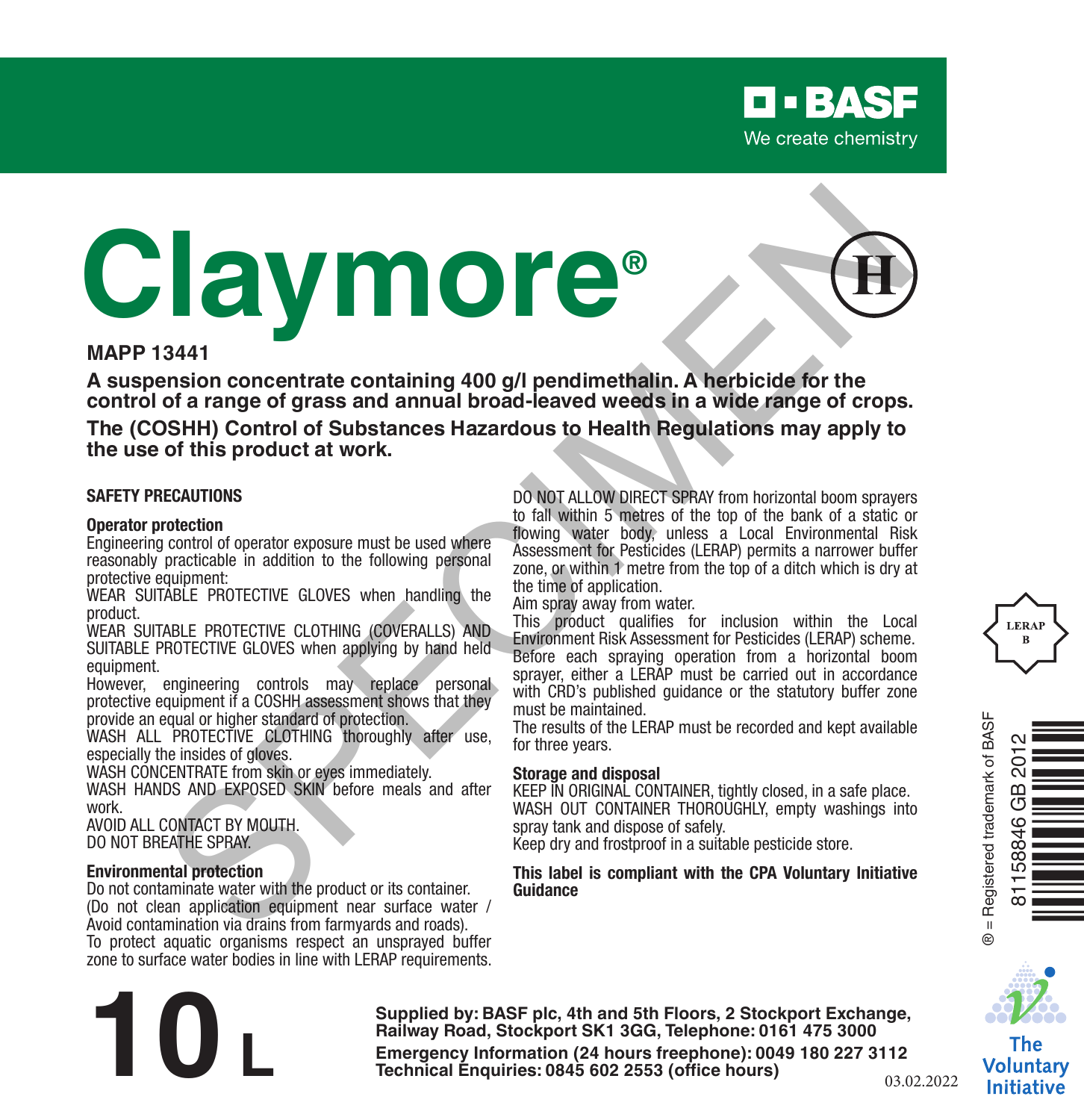# **Claymore®**

# **A suspension concentrate containing 400 g/l pendimethalin.**

# **Warning**

# **Very toxic to aquatic life with long lasting effects.**

# **To avoid risks to human health and the environment, comply with the instructions for use.**

# **IMPORTANT INFORMATION**

| come to agaano mo mun rong laoung<br>If medical advice is needed, have product container or label at hand.<br>Keep out of reach of children.<br>Read label before use.<br>Collect spillage.<br>Dispose of contents/container to a licensed hazardous-waste disposal<br>contractor or collection site except for empty clean containers which can be disposed of as<br>non-hazardous waste.<br>Contains pendimethalin. Contains 1,2 benzisothiazol-3(2H)-one. May produce an allergic<br>reaction. |                                |                                                                                  |                                                              |
|---------------------------------------------------------------------------------------------------------------------------------------------------------------------------------------------------------------------------------------------------------------------------------------------------------------------------------------------------------------------------------------------------------------------------------------------------------------------------------------------------|--------------------------------|----------------------------------------------------------------------------------|--------------------------------------------------------------|
| for use.                                                                                                                                                                                                                                                                                                                                                                                                                                                                                          |                                | To avoid risks to human health and the environment, comply with the instructions |                                                              |
| <b>IMPORTANT INFORMATION</b>                                                                                                                                                                                                                                                                                                                                                                                                                                                                      |                                |                                                                                  |                                                              |
|                                                                                                                                                                                                                                                                                                                                                                                                                                                                                                   |                                |                                                                                  |                                                              |
| FOR USE ONLY AS AN AGRICULTURAL/HORTICULTURAL HERBICIDE, as directed below:                                                                                                                                                                                                                                                                                                                                                                                                                       |                                |                                                                                  |                                                              |
| Crops                                                                                                                                                                                                                                                                                                                                                                                                                                                                                             | <b>Maximum Individual Dose</b> | <b>Maximum Number of Treatments</b>                                              | <b>Latest Time of Application</b>                            |
| Winter wheat. Durum wheat. Winter<br>barley, Winter rye and Triticale                                                                                                                                                                                                                                                                                                                                                                                                                             | 3.3 litres product/ha          | One per crop                                                                     | Before leaf sheath erect stage<br>(crop GS 30).              |
| Spring barley, potato, combining<br>pea and sunflower                                                                                                                                                                                                                                                                                                                                                                                                                                             | 3.3 litres product/ha          | One per crop                                                                     | Pre-crop emergence                                           |
| Forage maize                                                                                                                                                                                                                                                                                                                                                                                                                                                                                      | 3.75 litres product/ha         | One per crop                                                                     | Before 4th leaf stage                                        |
| Bulb onion (spring and autumn,<br>drilled and transplanted).                                                                                                                                                                                                                                                                                                                                                                                                                                      | 3.3 litres product/ha          | One per crop                                                                     | Pre-crop emergence                                           |
| Leek                                                                                                                                                                                                                                                                                                                                                                                                                                                                                              | 3.3 litres product/ha          | One per crop                                                                     | Pre-crop emergence                                           |
| Carrot and parsnip                                                                                                                                                                                                                                                                                                                                                                                                                                                                                | 3.3 litres product/ha          | One per crop                                                                     | Pre-crop emergence                                           |
| Broccoli/calabrese. Brussels sprout.<br>Cabbage, Cauliflower                                                                                                                                                                                                                                                                                                                                                                                                                                      | 3.3 litres product/ha          | One per crop                                                                     | Before transplanting                                         |
| <b>Blackcurrant, Gooseberry</b>                                                                                                                                                                                                                                                                                                                                                                                                                                                                   | 3.3 litres product/ha          | One per year                                                                     | Before bud burst                                             |
| Strawberry                                                                                                                                                                                                                                                                                                                                                                                                                                                                                        | 3.3 litres product/ha          | One per year                                                                     | After flower initiation but before<br>flower truss emergence |
| Apple, Cherry, Pear, Plum.                                                                                                                                                                                                                                                                                                                                                                                                                                                                        | 3.3 litres product/ha          | One per year                                                                     | Before bud burst                                             |
| Raspberry, Loganberry, Rubus<br>Hybrid, Blackberry                                                                                                                                                                                                                                                                                                                                                                                                                                                | 3.3 litres product/ha          | One per year                                                                     | After harvest but before bud burst                           |

### **READ THE LABEL BEFORE USE. USING THIS PRODUCT IN A MANNER THAT IS INCONSISTENT WITH THE LABEL MAY BE AN OFFENCE. FOLLOW THE CODE OF PRACTICE FOR USING PLANT PROTECTION PRODUCTS.**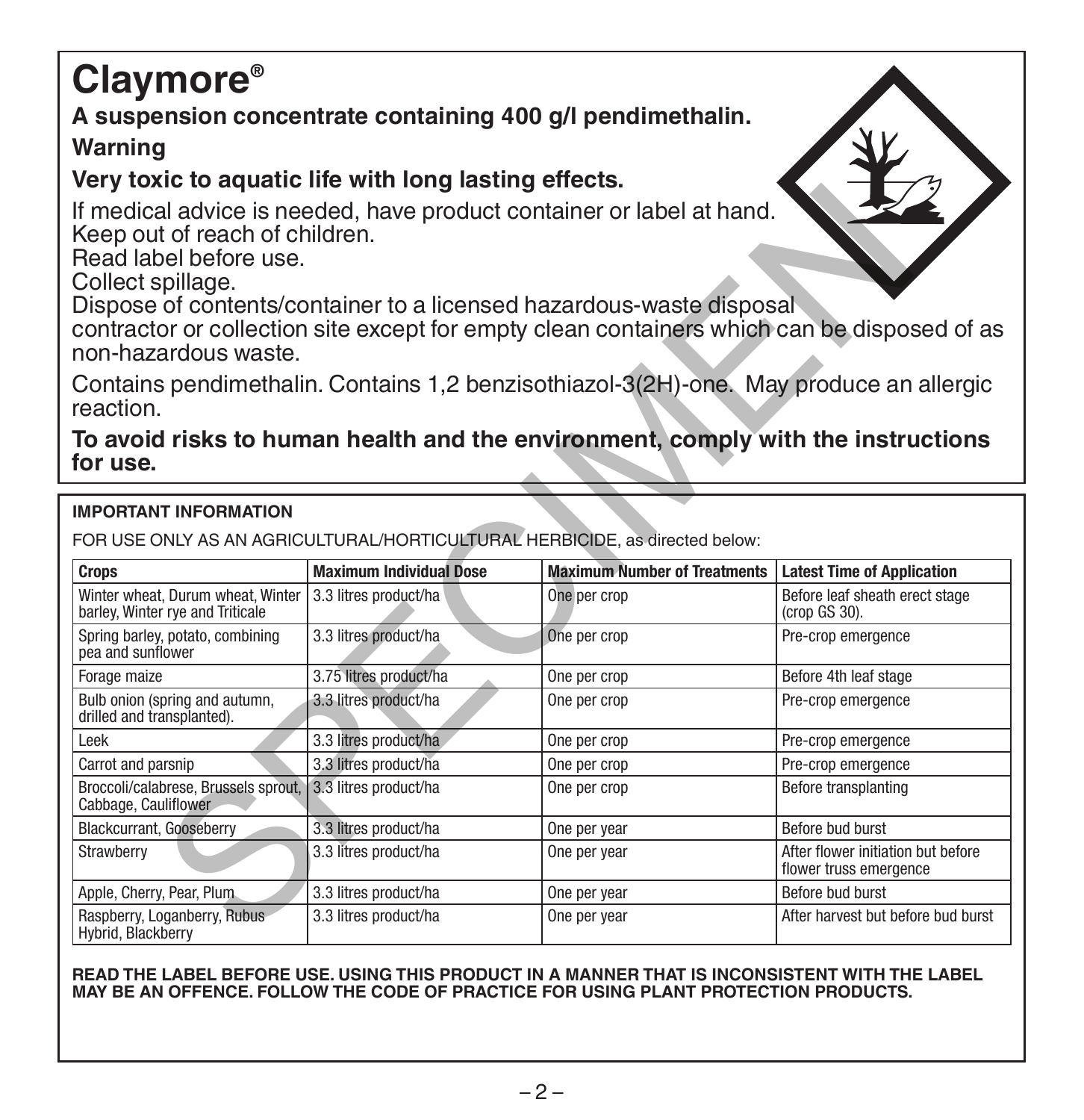# **DIRECTIONS FOR USE**

IMPORTANT: This information is approved as part of the Product Label. All instructions within this section must be read carefully in order to obtain safe and successful use of this product.

A herbicide for the control of annual-grass and broad-leaved weeds in a wide range of crops.

# **Restrictions/Warnings**

# **Efficacy**

Some soil moisture must be present for Claymore to be activated. Best results will be obtained if rainfall occurs within seven days of application.

Residual control may be reduced:

- under prolonged dry conditions
- on soils with a high Kd factor
- where organic matter exceeds 6%
- where ash content is high

Do not disturb the soil after Claymore has been applied as this will result in reduced weed control. Where cultural techniques which encourage the build up of organic residues in the surface soil are practised for a number of seasons, the effectiveness of residual herbicides may be reduced. In such circumstances periodic ploughing is recommended to disperse residues into a greater volume of soil. ons/Warnings<br>
moisture must be present for Claymore to be activated. Best results will be obtain<br>
in seven days of application.<br>
colonged dy conditions<br>
with a high Kd factor<br>
with a high Kd factor<br>
swith a high Kd factor<br>

# **Soil types**

Claymore may be used on all mineral soil types.

Do not use on soils with more than 10% organic matter.

On stony or gravely soils there is a risk of crop damage, especially if heavy rain falls soon after application.

Do not use on water logged soil or soils prone to water logging.

# **Seedbed preparation**

Trash and straw should be incorporated evenly during seedbed preparation.

Seedbed must have a fine, firm tilth.

Consolidate loose or cloddy seedbeds before use.

Following pre-emergence applications, unconsolidated clods (especially if larger than 75mm (3") diameter) may reduce the level of weed control and cause seed to be inadequately covered, which could result in crop damage.

# **Crop safety**

Extreme care should be taken to avoid damage by drift onto plants outside the target area.

Do not apply Claymore to crops suffering from stress, which may be caused for example by pests, disease, water logging, poor seedbed conditions or previous chemical treatment.

Seed should be covered with a minimum of 3.2cm of settled soil (2.5cm for Peas and Sunflowers, 5cm for Maize).

Shallow drilled crops should be treated post-emergence.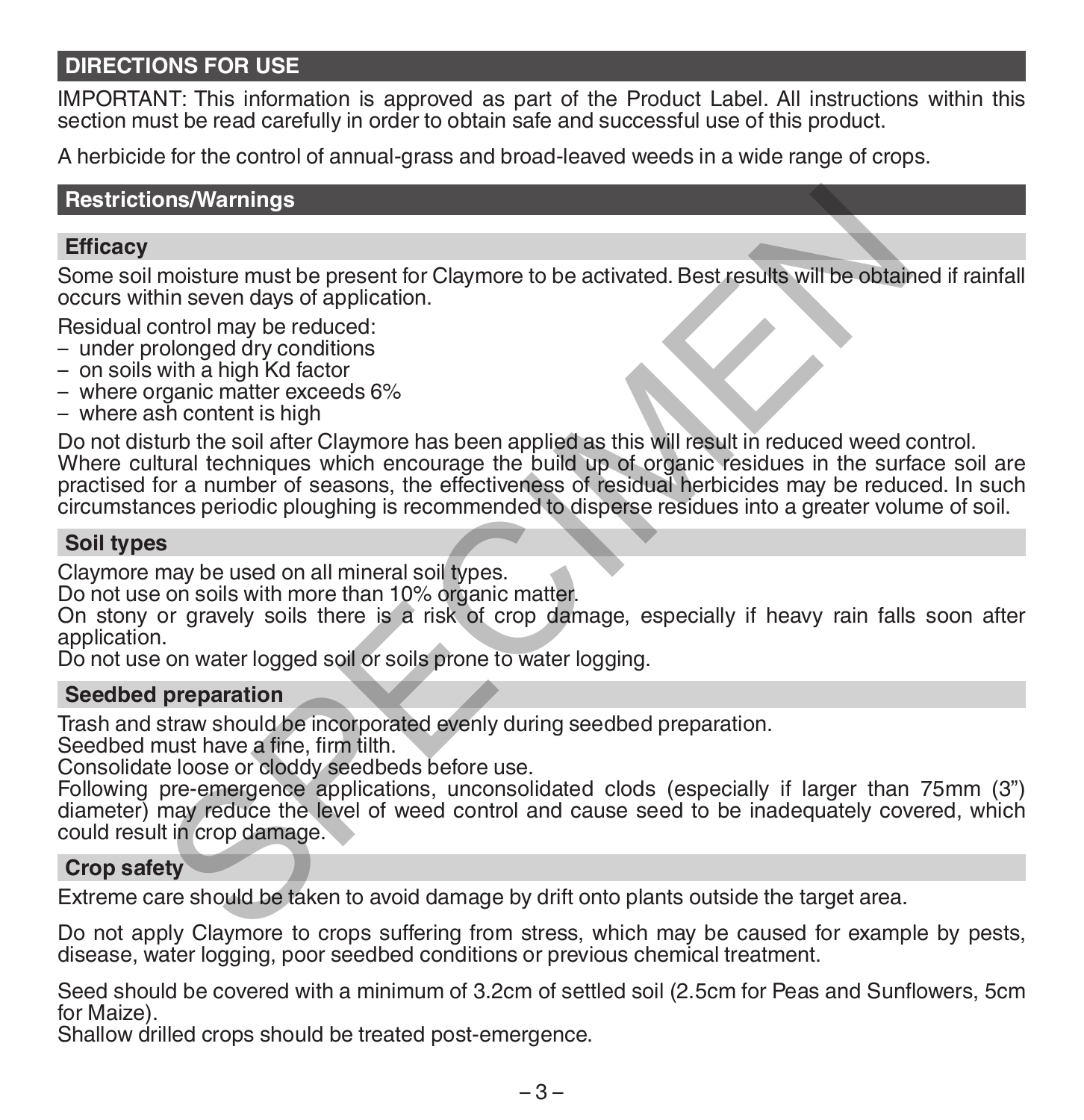Do not soil incorporate. Do not spray undersown crops. Do not undersow crops treated with Claymore.

Claymore should not be used on protected crops, or in greenhouses.

# **Other Restrictions/Warnings**

# **Weed control**

# **Cereals**

# **Claymore applied alone**

|                                                                                                                                           |           | Before using Claymore on crops to be processed please consult your processor.           |                      |
|-------------------------------------------------------------------------------------------------------------------------------------------|-----------|-----------------------------------------------------------------------------------------|----------------------|
| Concentrated or diluted Claymore will stain. Avoid spillage.<br>Hose down machinery immediately after use with a spray tank cleaner.      |           | Staining is minimised or completely removed if skin and clothes are washed immediately. |                      |
| <b>Weed control</b>                                                                                                                       |           |                                                                                         |                      |
| <b>Cereals</b>                                                                                                                            |           |                                                                                         |                      |
| <b>Claymore applied alone</b><br>All weed susceptibility ratings in the table below are for applications made pre-emergence of the weeds. |           |                                                                                         |                      |
| <b>CROPS</b>                                                                                                                              |           | Winter Wheat, Durum Wheat, Winter Barley, Winter Rye &<br><b>Triticale</b>              | <b>Spring Barley</b> |
| <b>PRODUCT</b>                                                                                                                            |           | Claymore                                                                                | Claymore             |
| RATE (litres/ha)                                                                                                                          | 3.3       | 2.5                                                                                     | 3.3                  |
| <b>GRASS WEED CONTROL</b>                                                                                                                 |           |                                                                                         |                      |
| <b>Annual Meadow-grass</b>                                                                                                                | S         | S                                                                                       | S                    |
| Rough Meadow-grass                                                                                                                        | <b>MS</b> | <b>MS</b>                                                                               | <b>MS</b>            |
| <b>BROAD-LEAVED WEEDS</b>                                                                                                                 |           |                                                                                         |                      |
| <b>Common Chickweed</b>                                                                                                                   | S         | S                                                                                       | S                    |
| <b>Common Fumitory</b>                                                                                                                    | <b>MS</b> |                                                                                         | <b>MS</b>            |
| Common Orache                                                                                                                             | S         | <b>MS</b>                                                                               | S                    |
| <b>Common Poppy</b>                                                                                                                       | S         | <b>MS</b>                                                                               | S                    |
| <b>Corn Marigold</b>                                                                                                                      | S         | S                                                                                       | S                    |
| Fat-hen                                                                                                                                   | S         | <b>MS</b>                                                                               | S                    |
| Field Forget-me-not                                                                                                                       | S         | <b>MS</b>                                                                               | S                    |
| <b>Field Pansy</b>                                                                                                                        | S         | <b>MS</b>                                                                               | S                    |
| Hemp-nettle (Day Nettle)                                                                                                                  | S         | S                                                                                       | S                    |
| <b>Henbit Dead-nettle</b>                                                                                                                 | S         | S                                                                                       | S                    |
| Knotgrass                                                                                                                                 | S         | <b>MS</b>                                                                               | S                    |
| Mayweeds                                                                                                                                  | <b>MS</b> | $\overline{a}$                                                                          |                      |
| <b>Parsley Piert</b>                                                                                                                      | S         | S                                                                                       | S                    |
| <b>Red Dead-nettle</b>                                                                                                                    | S         | S                                                                                       | S                    |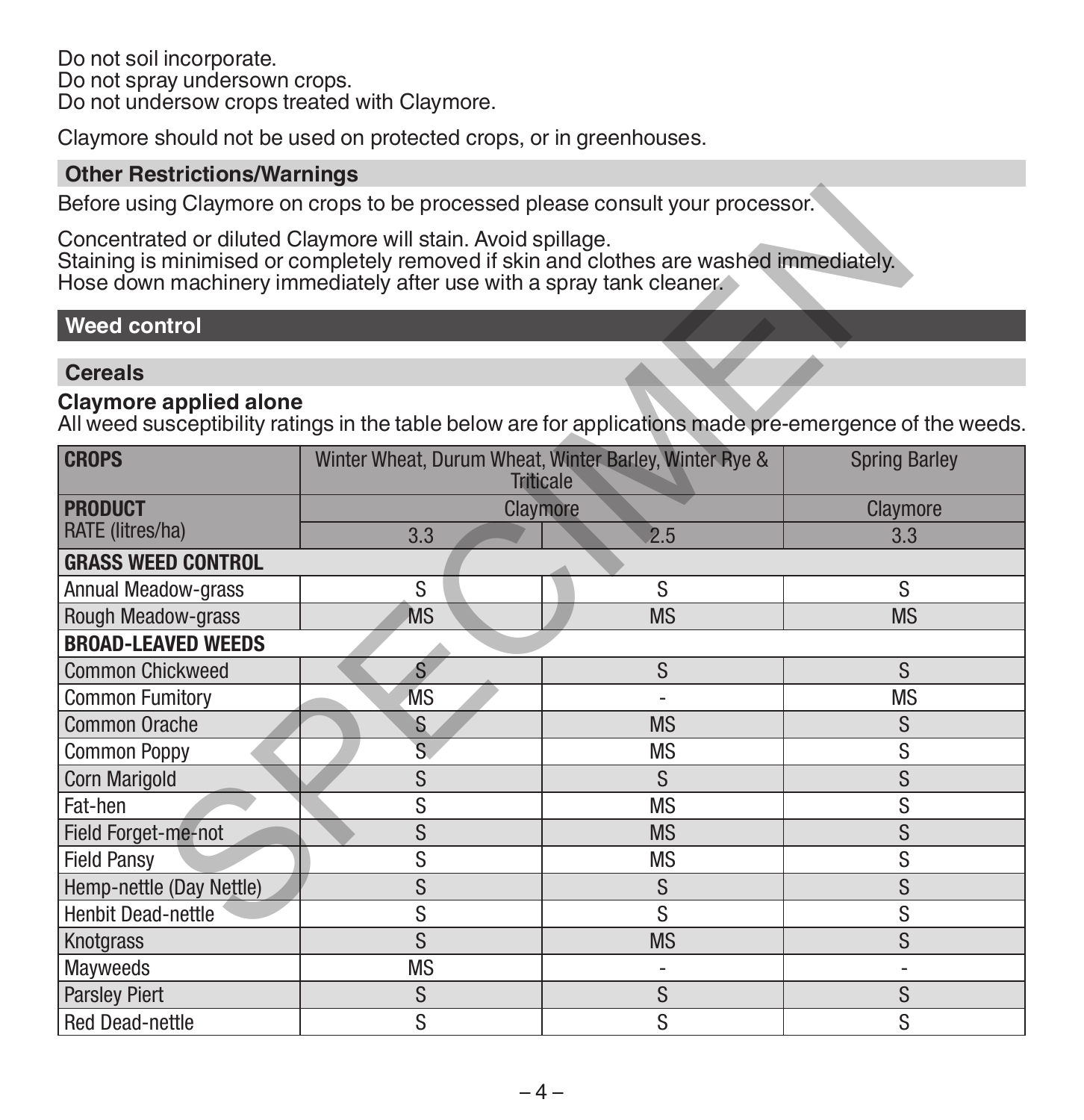| <b>CROPS</b>               | Winter Wheat, Durum Wheat, Winter Barley, Winter Rye &<br><b>Triticale</b> |           | <b>Spring Barley</b> |
|----------------------------|----------------------------------------------------------------------------|-----------|----------------------|
| <b>PRODUCT</b>             | Claymore                                                                   | Claymore  |                      |
| RATE (litres/ha)           | 3.3                                                                        | 2.5       | 3.3                  |
| Scarlet Pimpernel          |                                                                            |           |                      |
| Shepherd's Purse           | <b>MS</b>                                                                  |           | <b>MS</b>            |
| <b>Small Nettle</b>        |                                                                            |           |                      |
| Smooth Sowthistle          |                                                                            | <b>MS</b> | c                    |
| Speedwells                 |                                                                            |           |                      |
| Volunteer Oilseed Rape (1) |                                                                            |           | <b>MS</b>            |

# **Claymore plus tank mix partner**

| Shepherd's Purse                                                                                                                         | <b>MS</b> |                                                   | <b>MS</b>                       |  |
|------------------------------------------------------------------------------------------------------------------------------------------|-----------|---------------------------------------------------|---------------------------------|--|
| <b>Small Nettle</b>                                                                                                                      | S         |                                                   | S                               |  |
| <b>Smooth Sowthistle</b>                                                                                                                 | S         | <b>MS</b>                                         | S                               |  |
| Speedwells                                                                                                                               | S         | S                                                 | $\hat{S}$                       |  |
| Volunteer Oilseed Rape (1)                                                                                                               | S         | S                                                 | <b>MS</b>                       |  |
| $S =$ Susceptible<br>MS = Moderately susceptible<br>(1) = Deep germinating Volunteer Oilseed Rape may not be controlled<br>$-$ = no data |           |                                                   |                                 |  |
| Claymore plus tank mix partner                                                                                                           |           |                                                   |                                 |  |
| <b>CROPS</b>                                                                                                                             |           |                                                   | <b>Winter Wheat</b>             |  |
| <b>PRODUCT</b><br>RATE (litres/ha)                                                                                                       |           | Claymore<br>3.3                                   |                                 |  |
| <b>Tank mix partner</b><br>RATE (g a.s./ha or g/ha)                                                                                      |           | <b>Atlantis WG</b><br>400 g/ha + $0.5\%$ Biopower |                                 |  |
| <b>GRASS WEED CONTROL</b>                                                                                                                |           |                                                   |                                 |  |
| Annual Meadow-grass                                                                                                                      |           | S up to 1st node (GS 31)                          |                                 |  |
| <b>Blackgrass</b>                                                                                                                        |           | S up to 1st node (GS 31)                          |                                 |  |
| Rough Meadow-grass                                                                                                                       |           | S up to 1st node (GS 31)                          |                                 |  |
| Italian Ryegrass                                                                                                                         |           |                                                   | S up to stem elongation (GS 30) |  |
| Perennial Ryegrass (from seed)                                                                                                           |           | S up to 1st node (GS 31)                          |                                 |  |
| Wild oats (Autumn germinating)                                                                                                           |           | S up to 1st node (GS 31)                          |                                 |  |
| <b>BROAD-LEAVED WEEDS</b>                                                                                                                |           |                                                   |                                 |  |
| Charlock                                                                                                                                 |           | S up to 2 lvs                                     |                                 |  |
| Cleavers                                                                                                                                 |           | S up to 2 whorl                                   |                                 |  |
| <b>Common Chickweed</b>                                                                                                                  |           | S up to 8 lys                                     |                                 |  |
| <b>Common Fumitory</b>                                                                                                                   |           | MS pre-em                                         |                                 |  |
| <b>Common Orache</b>                                                                                                                     |           | S pre-em                                          |                                 |  |
| <b>Common Poppy</b>                                                                                                                      |           | S up to 8 lvs                                     |                                 |  |
| Corn Marigold                                                                                                                            |           | S pre-em                                          |                                 |  |
| Fat-hen                                                                                                                                  |           | S pre-em                                          |                                 |  |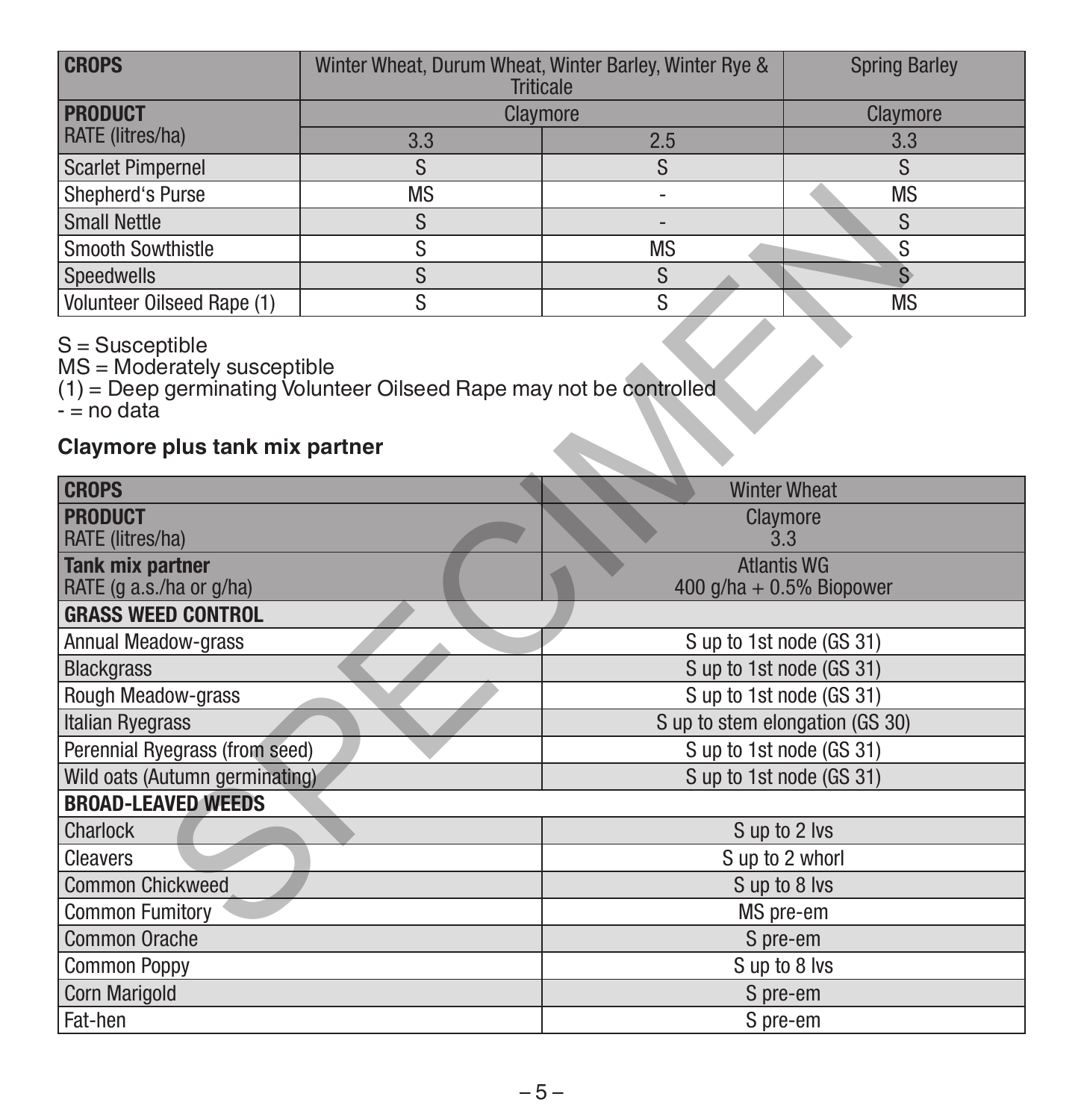| <b>CROPS</b>                                                                                                                      | <b>Winter Wheat</b>                               |  |
|-----------------------------------------------------------------------------------------------------------------------------------|---------------------------------------------------|--|
| <b>PRODUCT</b>                                                                                                                    | Claymore                                          |  |
| RATE (litres/ha)                                                                                                                  | 3.3                                               |  |
| <b>Tank mix partner</b><br>RATE (g a.s./ha or g/ha)                                                                               | <b>Atlantis WG</b><br>400 g/ha + $0.5\%$ Biopower |  |
| Field Forget-me-not                                                                                                               | S pre-em                                          |  |
| <b>Field Pansy</b>                                                                                                                | S up to 2 lvs                                     |  |
| Hemp-nettle (Day Nettle)                                                                                                          | S pre-em                                          |  |
| <b>Henbit Dead-nettle</b>                                                                                                         | S pre-em                                          |  |
| Knotgrass                                                                                                                         | S pre-em                                          |  |
| Mayweeds                                                                                                                          | Sup to 8 lvs                                      |  |
| <b>Parsley Piert</b>                                                                                                              | S pre-em                                          |  |
| Red Dead-nettle                                                                                                                   | S pre-em                                          |  |
| <b>Scarlet Pimpernel</b>                                                                                                          | S pre-em                                          |  |
| Shepherd's Purse                                                                                                                  | S up to 4 lvs                                     |  |
| <b>Small Nettle</b>                                                                                                               | S pre-em                                          |  |
| <b>Smooth Sowthistle</b>                                                                                                          | S pre-em                                          |  |
| Speedwells                                                                                                                        | S up to 2 lvs                                     |  |
| Volunteer Oilseed Rape (1)                                                                                                        | S pre-em                                          |  |
| $S =$ Susceptible<br>$MS = Moderni$ Moderately susceptible<br>(1) = Deep germinating Volunteer Oilseed Rape may not be controlled |                                                   |  |

# S = Susceptible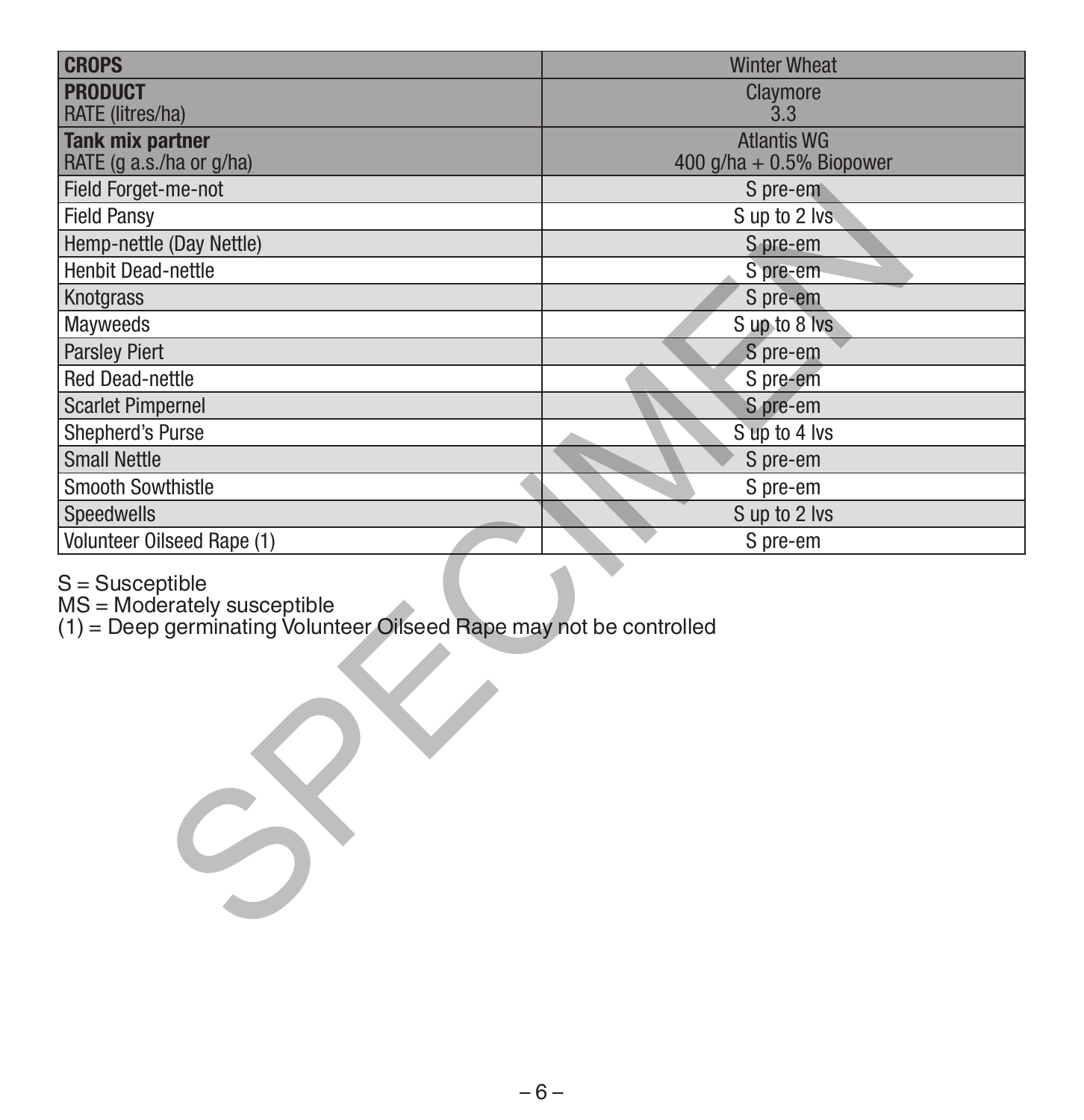# **Other crops**

All weed susceptibility ratings in the table below are for applications made pre-emergence of the weeds.

| <b>CROPS</b>                                                  | <b>Combining peas,</b><br><b>Sunflowers,</b><br><b>Carrots, Parsnips,</b><br><b>Strawberries, Bush</b><br>fruit, Cane fruit, Top<br>fruit | <b>Onions, Leeks,</b><br><b>Transplanted</b><br><b>Brassicas:</b><br>(Brussels sprouts,<br>Broccoli, Cabbages,<br>Calabrese,<br><b>Cauliflowers)</b> | <b>Forage Maize</b>          | <b>Potatoes: (First</b><br><b>Early, Second Early,</b><br>Maincrop)                          |
|---------------------------------------------------------------|-------------------------------------------------------------------------------------------------------------------------------------------|------------------------------------------------------------------------------------------------------------------------------------------------------|------------------------------|----------------------------------------------------------------------------------------------|
| <b>PRODUCT</b><br>RATE (litres/ha)<br><b>Tank mix partner</b> | Claymore<br>3.3                                                                                                                           | Claymore<br>3.3                                                                                                                                      | Claymore<br>3.75             | Claymore<br>3.3<br>Approved metribuzin<br><b>WG</b><br>product to give<br>350g/ha metribuzin |
| Annual Meadow-grass                                           | S                                                                                                                                         | S                                                                                                                                                    | Š                            | S                                                                                            |
| Rough Meadow-grass                                            | <b>MS</b>                                                                                                                                 | <b>MS</b>                                                                                                                                            | <b>MS</b>                    | <b>MS</b>                                                                                    |
| <b>Black bindweed</b>                                         | $\overline{\phantom{a}}$                                                                                                                  |                                                                                                                                                      | $\overline{\phantom{a}}$     | <b>MS</b>                                                                                    |
| <b>Black Nightshade</b>                                       | $\overline{\phantom{0}}$                                                                                                                  |                                                                                                                                                      | S#                           |                                                                                              |
| Charlock                                                      | $\qquad \qquad \blacksquare$                                                                                                              |                                                                                                                                                      | $\overline{\phantom{m}}$     | $\overline{\mathsf{S}}$                                                                      |
| Cleavers (#)                                                  | $\overline{a}$                                                                                                                            |                                                                                                                                                      | $\overline{a}$               | <b>MS</b>                                                                                    |
| <b>Common Chickweed</b>                                       | S                                                                                                                                         | $\overline{s}$                                                                                                                                       | $\overline{s}$               | S                                                                                            |
| Common Fumitory (#)                                           | *MS                                                                                                                                       | <b>MS</b>                                                                                                                                            | <b>MS</b>                    | <b>MS</b>                                                                                    |
| Common Orache                                                 | S                                                                                                                                         | $\overline{\mathsf{s}}$                                                                                                                              | S                            | $\overline{\mathsf{s}}$                                                                      |
| <b>Common Poppy</b>                                           | S                                                                                                                                         | S                                                                                                                                                    | S                            | S                                                                                            |
| <b>Corn Marigold</b>                                          | $\overline{s}$                                                                                                                            | $\overline{s}$                                                                                                                                       | $\overline{\mathbf{S}}$      | $\overline{s}$                                                                               |
| Fat-hen                                                       | $\overline{\mathbf{s}}$                                                                                                                   | $\overline{s}$                                                                                                                                       | $\overline{s}$               | $\overline{s}$                                                                               |
| Field Forget-me-not                                           | $\overline{\mathbf{s}}$                                                                                                                   | $\overline{\mathsf{s}}$                                                                                                                              | $\overline{s}$               | $\overline{s}$                                                                               |
| <b>Field Pansy</b>                                            | Ś                                                                                                                                         | S                                                                                                                                                    | S                            | S                                                                                            |
| Groundsel                                                     | $\overline{a}$                                                                                                                            | $\overline{\phantom{0}}$                                                                                                                             | $\qquad \qquad \blacksquare$ | S                                                                                            |
| Hemp (Day) -nettle                                            | S                                                                                                                                         | S                                                                                                                                                    | S                            | S                                                                                            |
| <b>Henbit Dead-nettle</b>                                     | $\overline{s}$                                                                                                                            | $\overline{s}$                                                                                                                                       | $\overline{s}$               | $\overline{s}$                                                                               |
| Knotgrass                                                     | S                                                                                                                                         | S                                                                                                                                                    | S                            | S                                                                                            |
| Mayweeds (#)                                                  | $\qquad \qquad -$                                                                                                                         |                                                                                                                                                      | $\overline{a}$               | S                                                                                            |
| <b>Parsley Piert</b>                                          | S                                                                                                                                         | S                                                                                                                                                    | S                            | S                                                                                            |
| <b>Red Dead Nettle</b>                                        | S                                                                                                                                         | S                                                                                                                                                    | $\overline{s}$               | $\overline{s}$                                                                               |
| Redshank (1)                                                  | $\qquad \qquad \blacksquare$                                                                                                              | $\overline{\phantom{0}}$                                                                                                                             | $\overline{a}$               | $\overline{s}$                                                                               |
| <b>Scarlet Pimpernel</b>                                      | S                                                                                                                                         | S                                                                                                                                                    | S                            | $\overline{s}$                                                                               |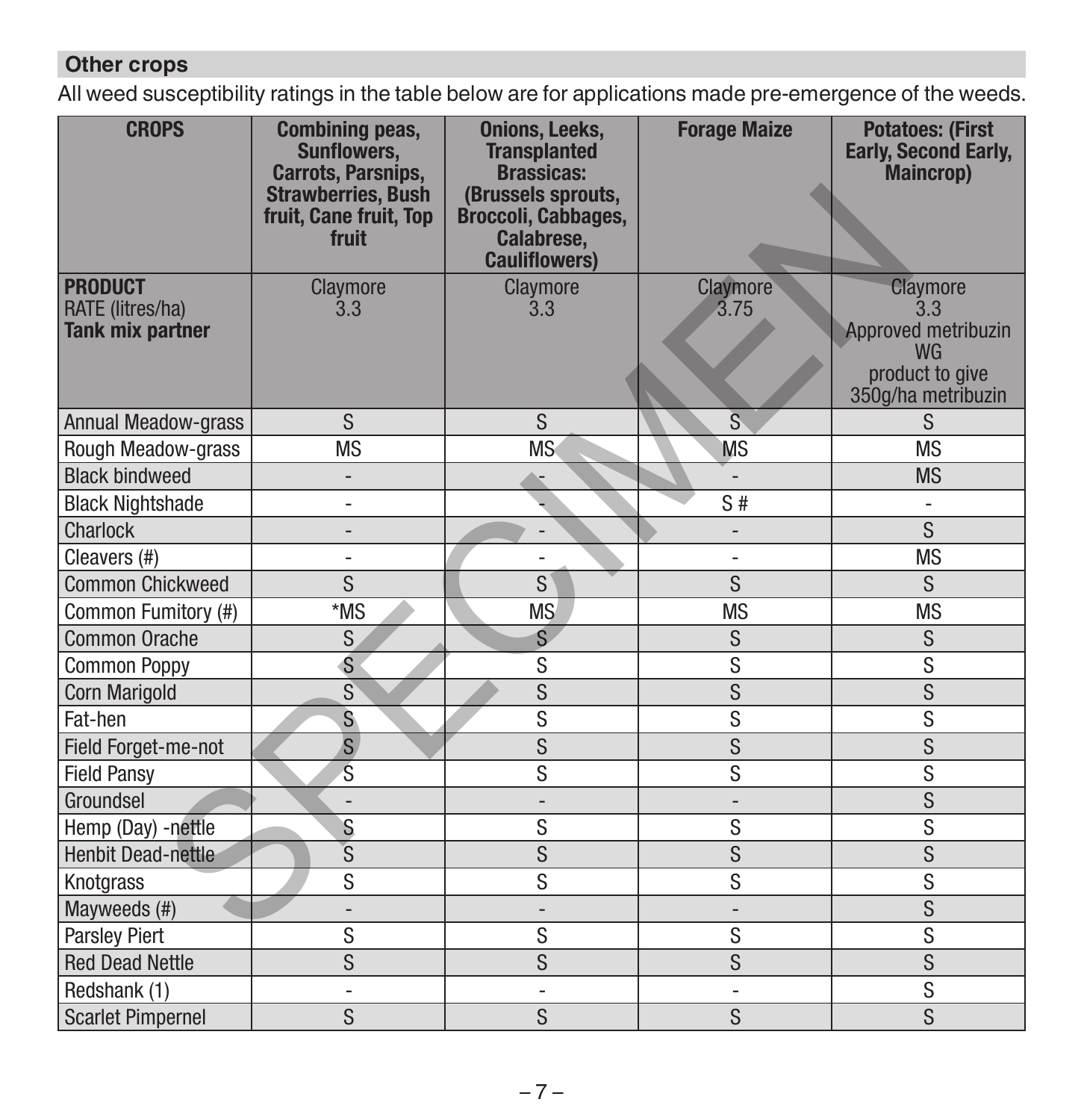| <b>CROPS</b>                                                                                                                                                                                                                                                                                                                                                                                                                               | <b>Combining peas,</b><br><b>Sunflowers.</b><br><b>Carrots, Parsnips,</b><br><b>Strawberries, Bush</b><br>fruit, Cane fruit, Top<br>fruit | <b>Onions, Leeks,</b><br><b>Transplanted</b><br><b>Brassicas:</b><br>(Brussels sprouts,<br>Broccoli, Cabbages,<br>Calabrese,<br><b>Cauliflowers)</b> | <b>Forage Maize</b> | <b>Potatoes: (First</b><br><b>Early, Second Early,</b><br><b>Maincrop</b> )                  |
|--------------------------------------------------------------------------------------------------------------------------------------------------------------------------------------------------------------------------------------------------------------------------------------------------------------------------------------------------------------------------------------------------------------------------------------------|-------------------------------------------------------------------------------------------------------------------------------------------|------------------------------------------------------------------------------------------------------------------------------------------------------|---------------------|----------------------------------------------------------------------------------------------|
| <b>PRODUCT</b><br>RATE (litres/ha)<br><b>Tank mix partner</b>                                                                                                                                                                                                                                                                                                                                                                              | Claymore<br>3.3                                                                                                                           | Claymore<br>3.3                                                                                                                                      | Claymore<br>3.75    | Claymore<br>3.3<br>Approved metribuzin<br><b>WG</b><br>product to give<br>350q/ha metribuzin |
| Shepherd's Purse                                                                                                                                                                                                                                                                                                                                                                                                                           | *MS                                                                                                                                       | <b>MS</b>                                                                                                                                            | <b>MS</b>           | <b>MS</b>                                                                                    |
| <b>Small Nettle</b>                                                                                                                                                                                                                                                                                                                                                                                                                        | S                                                                                                                                         | S                                                                                                                                                    | S                   | S                                                                                            |
| <b>Smooth Sowthistle</b>                                                                                                                                                                                                                                                                                                                                                                                                                   | S                                                                                                                                         | S                                                                                                                                                    | S                   | <b>MS</b>                                                                                    |
| Speedwells                                                                                                                                                                                                                                                                                                                                                                                                                                 | $\overline{\mathbf{s}}$                                                                                                                   | S                                                                                                                                                    | S                   | S                                                                                            |
| Volunteer Oilseed<br>Rape (2)                                                                                                                                                                                                                                                                                                                                                                                                              | <b>MS</b>                                                                                                                                 | <b>MS</b>                                                                                                                                            | <b>MS</b>           | S                                                                                            |
| $S =$ Susceptible<br>MS = Moderately susceptible<br>* = Control may be achieved under favourable conditions<br>$(1)$ = Early germinating<br>$(2)$ = Deep germinating Volunteer Oilseed Rape may not be controlled.<br>$#$ = If application is followed by a period of dry conditions, or in situations where very heavy populations<br>occur, a sequence of Claymore and a product applied post-emergence may be necessary.<br>- = no data |                                                                                                                                           |                                                                                                                                                      |                     |                                                                                              |
| <b>Resistance Management</b>                                                                                                                                                                                                                                                                                                                                                                                                               |                                                                                                                                           |                                                                                                                                                      |                     |                                                                                              |
| <b>GROUP</b>                                                                                                                                                                                                                                                                                                                                                                                                                               |                                                                                                                                           | 3                                                                                                                                                    |                     | <b>HERBICIDE</b>                                                                             |
| Strains of some annual grasses (eg Black-grass, Wild-Oats, and Italian Ryegrass) have developed<br>resistance to herbicides, which may lead to poor control. A strategy for preventing and managing such<br>resistance should be adopted. Guidelines have been produced by the Weed Resistance Action Group<br>and copies are available from the HGCA, CPA, your distributor, crop adviser or product manufacturer.                        |                                                                                                                                           |                                                                                                                                                      |                     |                                                                                              |
| Populations of Black-grass and Italian ryegrass with high levels of enhanced metabolism resistance will<br>not be fully controlled.                                                                                                                                                                                                                                                                                                        |                                                                                                                                           |                                                                                                                                                      |                     |                                                                                              |

### **Resistance Management**

Key elements of the resistance management strategy for Claymore: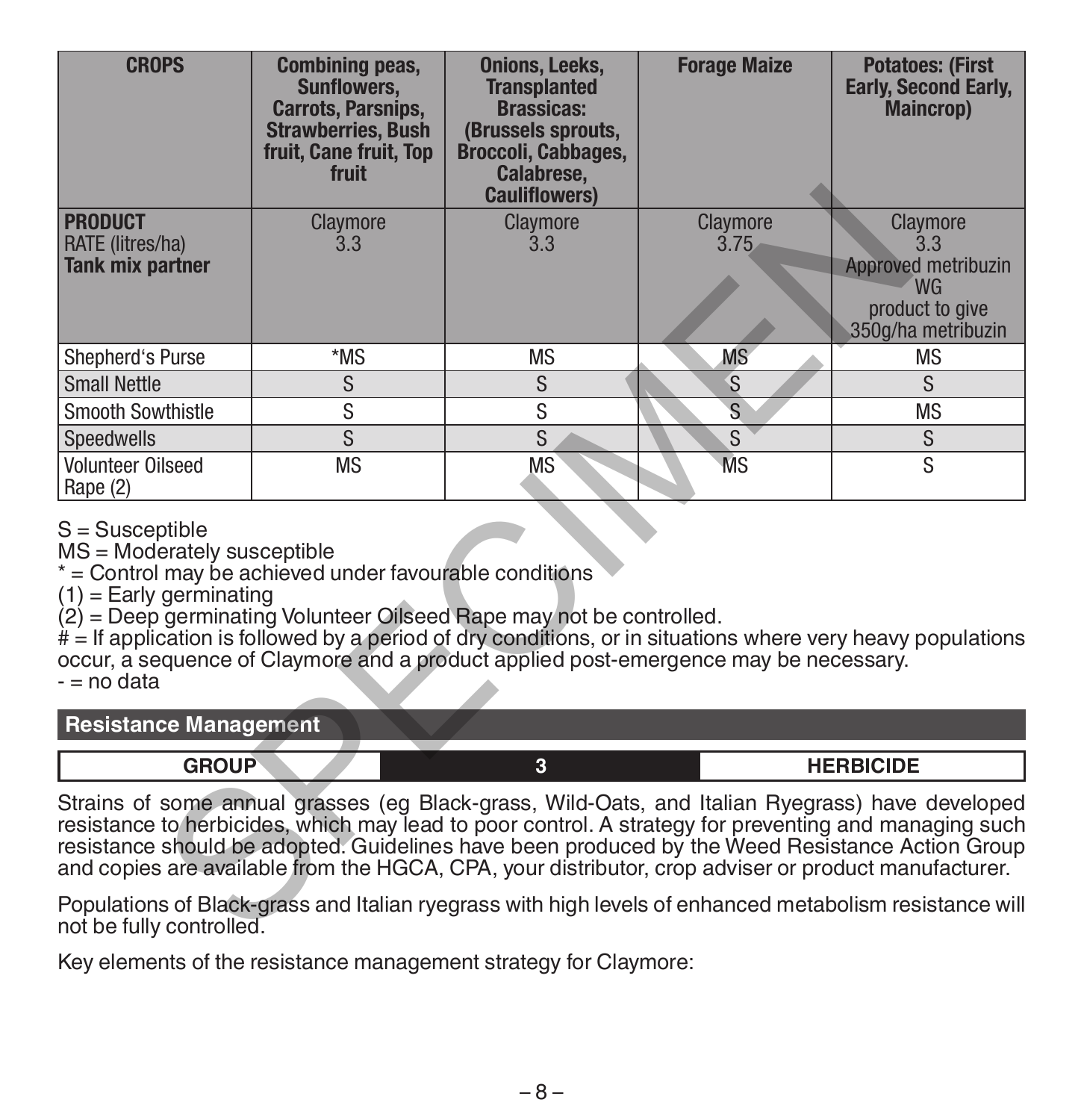- Always follow WRAG guidelines for preventing and managing herbicide resistant weeds.
- Maximise the use of cultural control measures wherever possible (e.g. crop rotation, ploughing, stale seedbeds, delayed drilling, etc).
- Use tank mixes or sequences of effective herbicides with different modes of action within individual crops, or successive crops.
- For the control of herbicide resistant grassweeds, always use Claymore in tank mix or sequence with other effective graminicides with different modes of action.
- Apply pre-emergence of weeds wherever possible. If applications are delayed, apply post-emergence products/mixtures to small, actively growing weeds, especially where high levels of resistance are suspected and to reduce the risk of resistance development.
- Monitor fields regularly and investigate the reasons for any poor control.

# **Crop Specific Information**

### **Winter wheat including Durum wheat, winter barley**

### **Claymore applied alone**

| Product             | Claymore                                                                                                                                 |
|---------------------|------------------------------------------------------------------------------------------------------------------------------------------|
| Rate                | 2.5 or 3.3 l/ha                                                                                                                          |
| <b>Water volume</b> | 100 to 200 litres/hectare.                                                                                                               |
| Timing              | Pre-emergence of the crop to before leaf sheath erect stage, (GS30). Do not apply pre-emergence to<br>crops drilled after 30th November. |
| Seed depth          | Seed must be covered with a MINIMUM of 3.2cm of settled soil.<br>ONLY treat shallow drilled crops POST-EMERGENCE.                        |

# **Winter wheat**

# **Claymore applied in tank mix with Atlantis WG**

|                                  | other effective graminicides with different modes of action.<br>Apply pre-emergence of weeds wherever possible. If applications are delayed, apply post-emergence<br>products/mixtures to small, actively growing weeds, especially where high levels of resistance are<br>suspected and to reduce the risk of resistance development.<br>- Monitor fields regularly and investigate the reasons for any poor control.                                                                                                                                                                                                                                                                                                                                                                                                                                                   |
|----------------------------------|--------------------------------------------------------------------------------------------------------------------------------------------------------------------------------------------------------------------------------------------------------------------------------------------------------------------------------------------------------------------------------------------------------------------------------------------------------------------------------------------------------------------------------------------------------------------------------------------------------------------------------------------------------------------------------------------------------------------------------------------------------------------------------------------------------------------------------------------------------------------------|
| <b>Crop Specific Information</b> |                                                                                                                                                                                                                                                                                                                                                                                                                                                                                                                                                                                                                                                                                                                                                                                                                                                                          |
| indicated in the table below.    | Claymore is recommended for use on all varieties of approved crops on any mineral soil except where                                                                                                                                                                                                                                                                                                                                                                                                                                                                                                                                                                                                                                                                                                                                                                      |
|                                  | Winter wheat including Durum wheat, winter barley                                                                                                                                                                                                                                                                                                                                                                                                                                                                                                                                                                                                                                                                                                                                                                                                                        |
| <b>Claymore applied alone</b>    |                                                                                                                                                                                                                                                                                                                                                                                                                                                                                                                                                                                                                                                                                                                                                                                                                                                                          |
| Product                          | Claymore                                                                                                                                                                                                                                                                                                                                                                                                                                                                                                                                                                                                                                                                                                                                                                                                                                                                 |
| Rate                             | 2.5 or 3.3 l/ha                                                                                                                                                                                                                                                                                                                                                                                                                                                                                                                                                                                                                                                                                                                                                                                                                                                          |
| Water volume                     | 100 to 200 litres/hectare.                                                                                                                                                                                                                                                                                                                                                                                                                                                                                                                                                                                                                                                                                                                                                                                                                                               |
| Timing                           | Pre-emergence of the crop to before leaf sheath erect stage, (GS30). Do not apply pre-emergence to<br>crops drilled after 30th November.                                                                                                                                                                                                                                                                                                                                                                                                                                                                                                                                                                                                                                                                                                                                 |
| Seed depth                       | Seed must be covered with a MINIMUM of 3.2cm of settled soil.<br>ONLY treat shallow drilled crops POST-EMERGENCE.                                                                                                                                                                                                                                                                                                                                                                                                                                                                                                                                                                                                                                                                                                                                                        |
| <b>Winter wheat</b>              |                                                                                                                                                                                                                                                                                                                                                                                                                                                                                                                                                                                                                                                                                                                                                                                                                                                                          |
|                                  | Claymore applied in tank mix with Atlantis WG                                                                                                                                                                                                                                                                                                                                                                                                                                                                                                                                                                                                                                                                                                                                                                                                                            |
| Product                          | Claymore + Atlantis $WG + Biopower$                                                                                                                                                                                                                                                                                                                                                                                                                                                                                                                                                                                                                                                                                                                                                                                                                                      |
| Rate                             | 3.3 $1/ha + 400 a/ha + 0.5%$                                                                                                                                                                                                                                                                                                                                                                                                                                                                                                                                                                                                                                                                                                                                                                                                                                             |
| Water volume                     | 200 litres/hectare.                                                                                                                                                                                                                                                                                                                                                                                                                                                                                                                                                                                                                                                                                                                                                                                                                                                      |
| Timing                           | Apply post-emergence from 2 leaves on the crop. Apply to young, actively growing weeds. Optimum<br>timing for Black-grass control is 1-3 leaves of the Black-grass.                                                                                                                                                                                                                                                                                                                                                                                                                                                                                                                                                                                                                                                                                                      |
| <b>Notes</b>                     | For optimum activity, apply when weather conditions promote active weed growth. Do not apply to<br>crops suffering from stress, which may be caused for example by pests, disease, water logging,<br>poor seedbed conditions or previous chemical treatment. Under certain climatic, soil and crop<br>conditions some slight chlorosis and stunting of the crop may occur. If frost is likely, avoid spraying<br>non frost-hardened crops. Avoid spraying during periods of prolonged or severe frost. Control may<br>be reduced if rain falls within 2 hours of application. Thoroughly clean all spray equipment with a<br>proprietary sprayer cleaner immediately after spraying to avoid subsequent damage to crops other<br>than cereals. Consult Atlantis WG product label for information on sequences with other sulfonylurea<br>or 'ALS-inhibiting' herbicides. |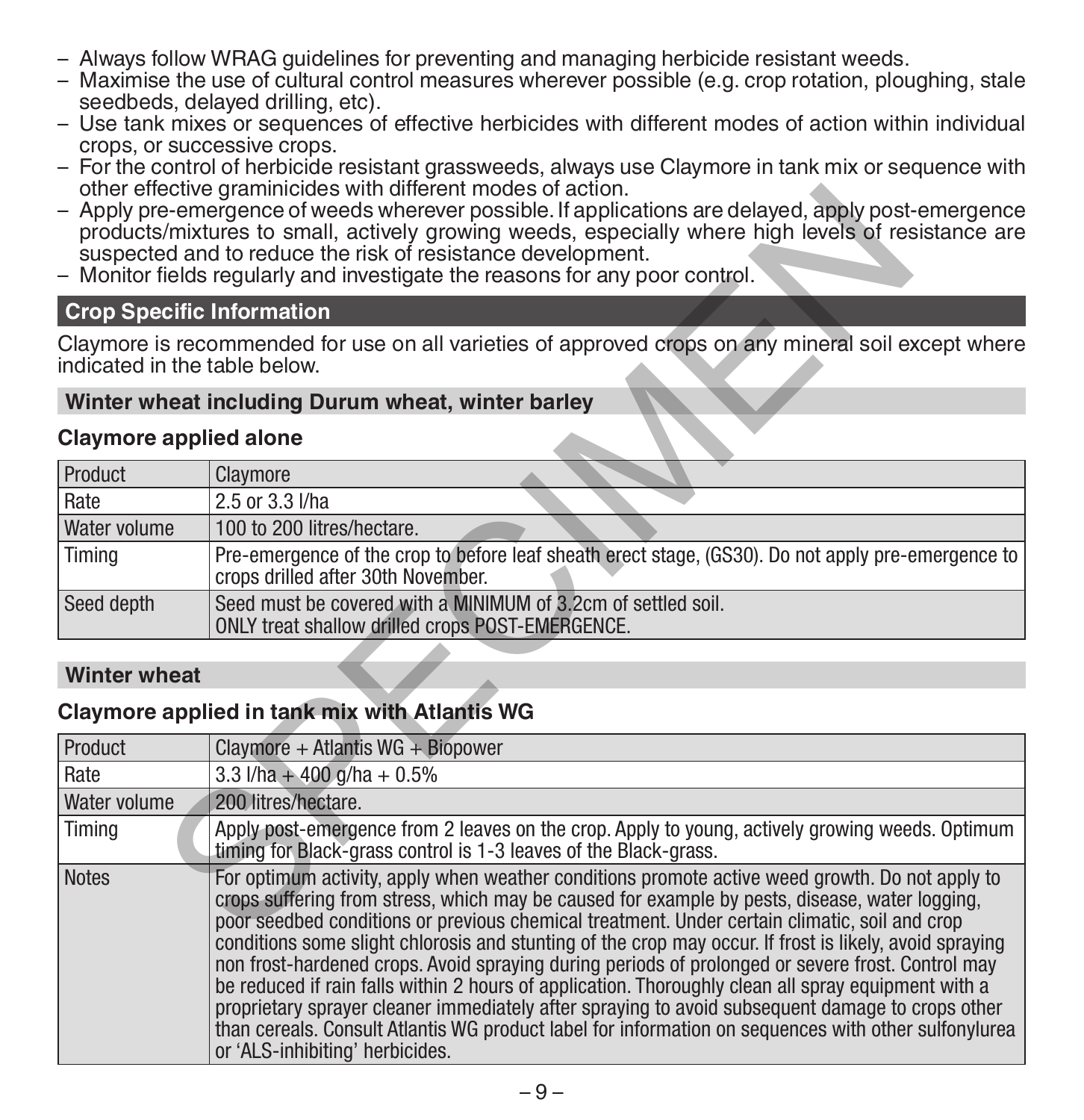# **Winter rye, Triticale**

| Product      | Claymore                                                                                                                                 |
|--------------|------------------------------------------------------------------------------------------------------------------------------------------|
| Rate         | 2.5 or 3.3 l/ha                                                                                                                          |
| Water volume | 100 to 200 litres/hectare.                                                                                                               |
| Timing       | Pre-emergence of the crop to before leaf sheath erect stage, (GS30). Do not apply pre-emergence to<br>crops drilled after 30th November. |
| Seed depth   | Seed must be covered with a MINIMUM of 3.2cm of settled soil. ONLY treat shallow drilled crops<br>POST-EMERGENCE.                        |

# **Spring barley**

| Product             | Claymore                                                                                                                                                                                                                                   |
|---------------------|--------------------------------------------------------------------------------------------------------------------------------------------------------------------------------------------------------------------------------------------|
| Rate                | $3.3$ $I/ha$                                                                                                                                                                                                                               |
| <b>Water volume</b> | 100 to 200 litres/hectare.                                                                                                                                                                                                                 |
| Timina              | Pre-emergence of the crop. Apply Claymore as soon as possible after drilling and before emergence.<br>Due to risk of dry soils, do not apply Claymore alone after the end of March (mid April in Scotland)<br>unless rainfall is imminent. |
| Seed depth          | Seed must be covered with a MINIMUM of 3.2cm of settled soil.                                                                                                                                                                              |

# **Combining Peas**

| Timing                | Pre-emergence of the crop to before leaf sheath erect stage. (GS30). Do not apply pre-emergence to l<br>crops drilled after 30th November.                                                                                                                                                                                |
|-----------------------|---------------------------------------------------------------------------------------------------------------------------------------------------------------------------------------------------------------------------------------------------------------------------------------------------------------------------|
| Seed depth            | Seed must be covered with a MINIMUM of 3.2cm of settled soil. ONLY treat shallow drilled crops<br>POST-EMERGENCE.                                                                                                                                                                                                         |
|                       |                                                                                                                                                                                                                                                                                                                           |
| <b>Spring barley</b>  |                                                                                                                                                                                                                                                                                                                           |
| Product               | Claymore                                                                                                                                                                                                                                                                                                                  |
| Rate                  | $3.3$ $I/ha$                                                                                                                                                                                                                                                                                                              |
| Water volume          | 100 to 200 litres/hectare.                                                                                                                                                                                                                                                                                                |
| Timing                | Pre-emergence of the crop. Apply Claymore as soon as possible after drilling and before emergence.<br>Due to risk of dry soils, do not apply Claymore alone after the end of March (mid April in Scotland)<br>unless rainfall is imminent.                                                                                |
| Seed depth            | Seed must be covered with a MINIMUM of 3.2cm of settled soil.                                                                                                                                                                                                                                                             |
|                       |                                                                                                                                                                                                                                                                                                                           |
| <b>Combining Peas</b> |                                                                                                                                                                                                                                                                                                                           |
| Product               | Claymore                                                                                                                                                                                                                                                                                                                  |
| Rate                  | $3.3$ $I/ha$                                                                                                                                                                                                                                                                                                              |
| Water volume          | 100 to 200 litres/hectare.                                                                                                                                                                                                                                                                                                |
| Timing                | Pre-emergence of the crop. Apply Claymore as soon as possible after sowing and final seedbed<br>preparation. Do not apply if the plumule is less than 13mm from the soil surface. Due to risk of dry<br>soils, do not apply Claymore alone after the end of March (mid April in Scotland) unless rainfall is<br>imminent. |
| Soil types            | All mineral soils except gravelly soils                                                                                                                                                                                                                                                                                   |
| Seed depth            | Seed must be covered with a MINIMUM of 2.5cm of settled soil.                                                                                                                                                                                                                                                             |
|                       |                                                                                                                                                                                                                                                                                                                           |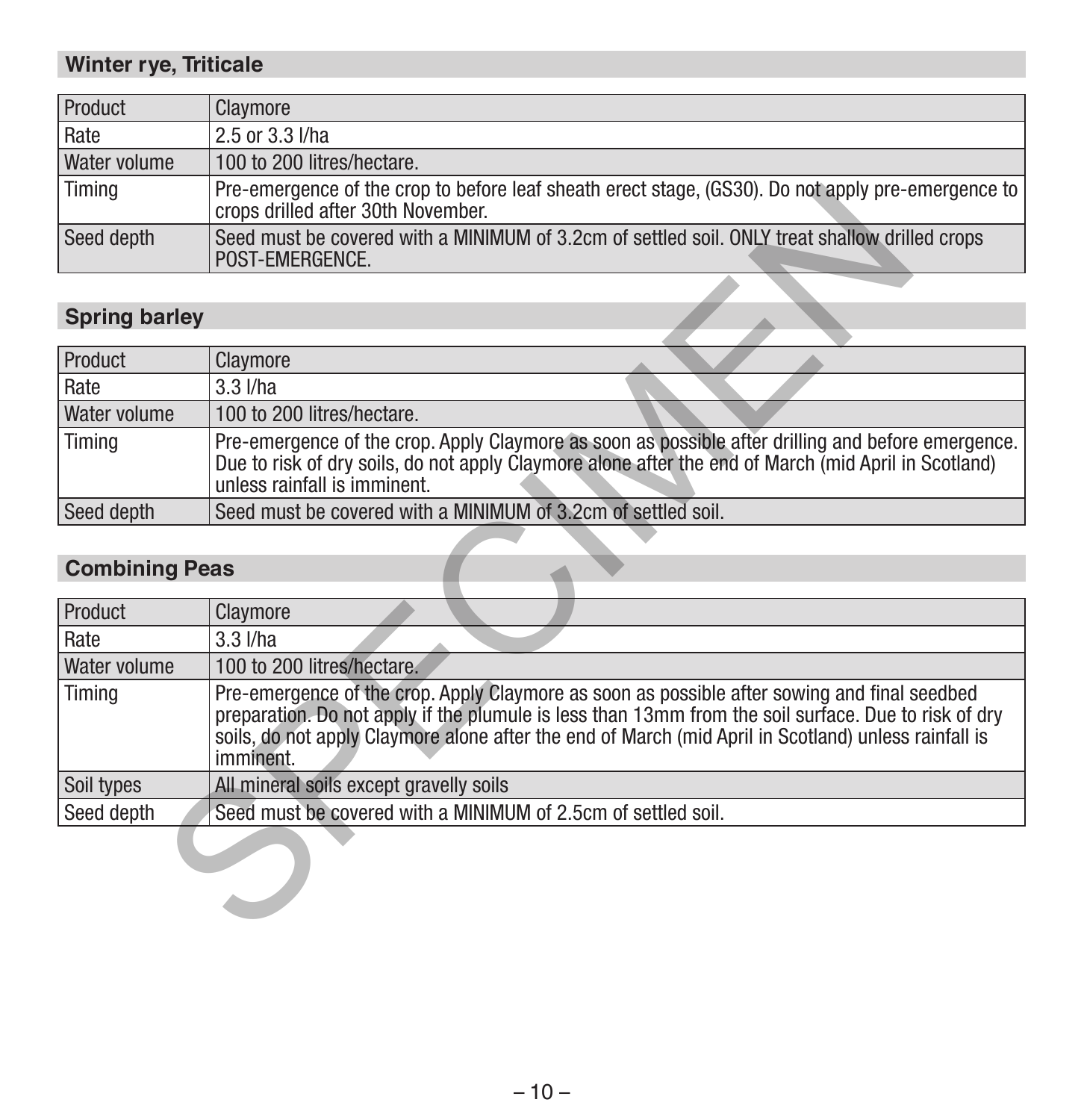# **Potatoes (First early, second early & maincrops)**

| Products                    | Claymore + approved metribuzin WG product to give 350 g/ha metribuzin.                                                                                                                                                                                                                                                                                                                                                                                                                                                                                  |  |  |
|-----------------------------|---------------------------------------------------------------------------------------------------------------------------------------------------------------------------------------------------------------------------------------------------------------------------------------------------------------------------------------------------------------------------------------------------------------------------------------------------------------------------------------------------------------------------------------------------------|--|--|
| Rate                        | 3.3 $1/ha$ + appropriate rate to deliver 350 $q/ha$ metribuzin.<br>In dry conditions apply a Claymore – metribuzin sequence.                                                                                                                                                                                                                                                                                                                                                                                                                            |  |  |
| Water volume                | 200 litres/hectare.                                                                                                                                                                                                                                                                                                                                                                                                                                                                                                                                     |  |  |
| Timing                      | Pre-emergence of the crop. Apply as soon as possible after planting and final ridging up. Loose<br>structured ridges must be allowed time for settlement before application. Do not apply later than 7<br>days before emergence.                                                                                                                                                                                                                                                                                                                        |  |  |
| Soil types                  | Do not use on Sands (S), Gravelly or Stony soils.                                                                                                                                                                                                                                                                                                                                                                                                                                                                                                       |  |  |
| Variety                     | Read the metribuzin label carefully, particularly with regard to varietal restrictions.                                                                                                                                                                                                                                                                                                                                                                                                                                                                 |  |  |
| Application                 | Claymore should be applied in a minimum of 200 litres of water/ha.                                                                                                                                                                                                                                                                                                                                                                                                                                                                                      |  |  |
| <b>Notes</b>                | Best weed control will be achieved with settled well-rounded ridges with few clods. If re-ridging<br>is necessary, delay application until after the final ridging is completed. Slight distortion and<br>discolouration of the initial shoots may occur if very heavy rain falls after application but before<br>emergence, particularly to crops grown on very light soils. This is quickly outgrown and subsequent<br>growth is unaffected. Read the metribuzin product label carefully, particularly with regard to<br>following crop restrictions. |  |  |
| <b>Sunflowers</b>           |                                                                                                                                                                                                                                                                                                                                                                                                                                                                                                                                                         |  |  |
| Product                     | Claymore                                                                                                                                                                                                                                                                                                                                                                                                                                                                                                                                                |  |  |
| Rate                        | $3.3$ $I/ha$                                                                                                                                                                                                                                                                                                                                                                                                                                                                                                                                            |  |  |
| Water volume                | 100 to 200 litres/hectare.                                                                                                                                                                                                                                                                                                                                                                                                                                                                                                                              |  |  |
| Timing                      | Apply as soon as possible after sowing and final seedbed cultivation, before crop and weed<br>emergence.                                                                                                                                                                                                                                                                                                                                                                                                                                                |  |  |
| Seedbed                     | Consolidate seedbeds after drilling to provide a firm level soil. Seed should be drilled so that after<br>seedbed consolidation it is covered by a minimum of 2.5cm of settled soil.                                                                                                                                                                                                                                                                                                                                                                    |  |  |
|                             |                                                                                                                                                                                                                                                                                                                                                                                                                                                                                                                                                         |  |  |
| <b>Carrots and Parsnips</b> |                                                                                                                                                                                                                                                                                                                                                                                                                                                                                                                                                         |  |  |
| Product                     | Claymore                                                                                                                                                                                                                                                                                                                                                                                                                                                                                                                                                |  |  |
| Rate                        | $3.3$ $I/ha$                                                                                                                                                                                                                                                                                                                                                                                                                                                                                                                                            |  |  |
| Water volume                | 100 to 200 litres/hectare.                                                                                                                                                                                                                                                                                                                                                                                                                                                                                                                              |  |  |
| Timing                      | Apply as soon as possible after drilling but before crop and weed emergence.                                                                                                                                                                                                                                                                                                                                                                                                                                                                            |  |  |
| <b>Notes</b>                | If emerged weeds are present after drilling but pre-emergence of the crop. Claymore may be applied                                                                                                                                                                                                                                                                                                                                                                                                                                                      |  |  |

# **Sunflowers**

| Product      | Claymore                                                                                                                                                                             |
|--------------|--------------------------------------------------------------------------------------------------------------------------------------------------------------------------------------|
| Rate         | $3.3$ $I/ha$                                                                                                                                                                         |
| Water volume | 100 to 200 litres/hectare.                                                                                                                                                           |
| Timing       | Apply as soon as possible after sowing and final seedbed cultivation, before crop and weed<br>emergence.                                                                             |
| Seedbed      | Consolidate seedbeds after drilling to provide a firm level soil. Seed should be drilled so that after<br>seedbed consolidation it is covered by a minimum of 2.5cm of settled soil. |

# **Carrots and Parsnips**

| Product      | Claymore                                                                                                                                                           |
|--------------|--------------------------------------------------------------------------------------------------------------------------------------------------------------------|
| Rate         | $3.3$ $I/ha$                                                                                                                                                       |
| Water volume | 100 to 200 litres/hectare.                                                                                                                                         |
| Timing       | Apply as soon as possible after drilling but before crop and weed emergence.                                                                                       |
| Notes        | If emerged weeds are present after drilling but pre-emergence of the crop, Claymore may be applied  <br>in tank mix with a recommended approved contact herbicide. |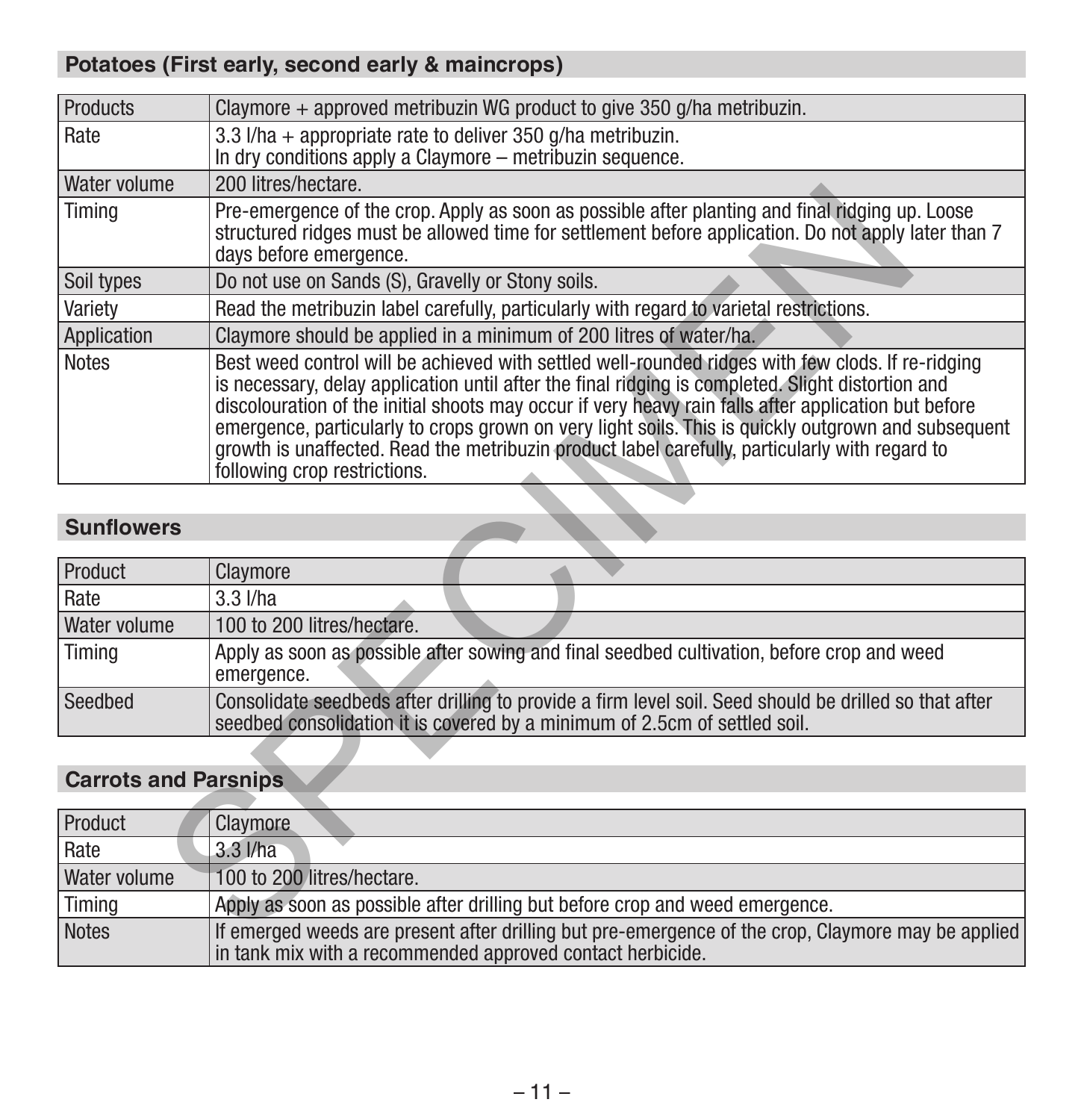# **Transplanted Brassicas (Broccoli, Brussels sprouts, Cabbages, Calabrese, Cauliflowers)**

| Product      | Claymore                                                                                                                                                                                                                                                                                                        |
|--------------|-----------------------------------------------------------------------------------------------------------------------------------------------------------------------------------------------------------------------------------------------------------------------------------------------------------------|
| Rate         | $3.3$ $I/ha$                                                                                                                                                                                                                                                                                                    |
| Water volume | 100 to 200 litres/hectare.                                                                                                                                                                                                                                                                                      |
| Timing       | Apply after final plantbed cultivation but before transplanting. Do not apply Claymore post-planting<br>as crop damage may occur. Do not apply Claymore to any transplanted brassicas when heavy rain<br>is forecast.                                                                                           |
| Application  | Do not incorporate and avoid all unnecessary disturbance to soil after application. When<br>transplanting care must be taken not to introduce treated soil into the root zone. If necessary,<br>irrigation should be used before application as some moisture is essential for the chemical to be<br>activated. |
| Soil types   | Do not use on crops grown on sands (CS, S, FS, LCS), very light soils (LS, LFS, CSL), as crop damage<br>may result.                                                                                                                                                                                             |
| <b>Notes</b> | If emerged weeds are present at pre-transplanting application, apply Claymore in tank mix with a<br>recommended approved contact herbicide.                                                                                                                                                                     |

# **Bulb onions (Spring and autumn drilled or transplanted) and Leeks (drilled only)**

| <b>Notes</b> | If weeds are present, these can be controlled by applying Claymore in tank mix with a<br>recommended contact herbicide. Read tank mix partner label carefully for restrictions on<br>transplanted multi-seeded onions or leeks.                                                                                                   |  |
|--------------|-----------------------------------------------------------------------------------------------------------------------------------------------------------------------------------------------------------------------------------------------------------------------------------------------------------------------------------|--|
| Soil types   | Claymore is not recommended for use on onions or leeks grown on sands (CS, S, FS, LCS), very light<br>soils (LS, LFS, CSL), as crop damage may result. Claymore is not recommended for use on onions or<br>leeks grown on fen soils or other soils containing in excess of 10% organic matter, as weed control<br>may be reduced. |  |
| Application  | When transplanting, care must be taken not to introduce treated soil into the root zone.                                                                                                                                                                                                                                          |  |
| Seed depth   | Seed should be covered with a minimum of 2.5cm of settled soil.                                                                                                                                                                                                                                                                   |  |
| Timing       | Drilled crops - apply Claymore as soon as possible after drilling but before crop or weed<br>emergence. Transplanted crops – apply Claymore pre-transplanting. Do not apply Claymore to any<br>onion or leek crop when heavy rain is forecast.                                                                                    |  |
| Water volume | 100 to 200 litres/hectare.                                                                                                                                                                                                                                                                                                        |  |
| Rate         | $3.3$ $I/ha$                                                                                                                                                                                                                                                                                                                      |  |
| Product      | Claymore                                                                                                                                                                                                                                                                                                                          |  |
|              | Bulb onions (Spring and autumn drilled or transplanted) and Leeks (drilled only)                                                                                                                                                                                                                                                  |  |
| <b>Notes</b> | If emerged weeds are present at pre-transplanting application, apply Claymore in tank mix with a<br>recommended approved contact herbicide.                                                                                                                                                                                       |  |
| Soil types   | Do not use on crops grown on sands (CS, S, FS, LCS), very light soils (LS, LFS, CSL), as crop damage<br>may result.                                                                                                                                                                                                               |  |
| Application  | Do not incorporate and avoid all unnecessary disturbance to soil after application. When<br>transplanting care must be taken not to introduce treated soil into the root zone. If necessary,<br>irrigation should be used before application as some moisture is essential for the chemical to be<br>activated.                   |  |
| Timina       | Apply after final plantbed cultivation but before transplanting. Do not apply Claymore post-planting<br>as crop damage may occur. Do not apply Claymore to any transplanted brassicas when heavy rain<br>is forecast.                                                                                                             |  |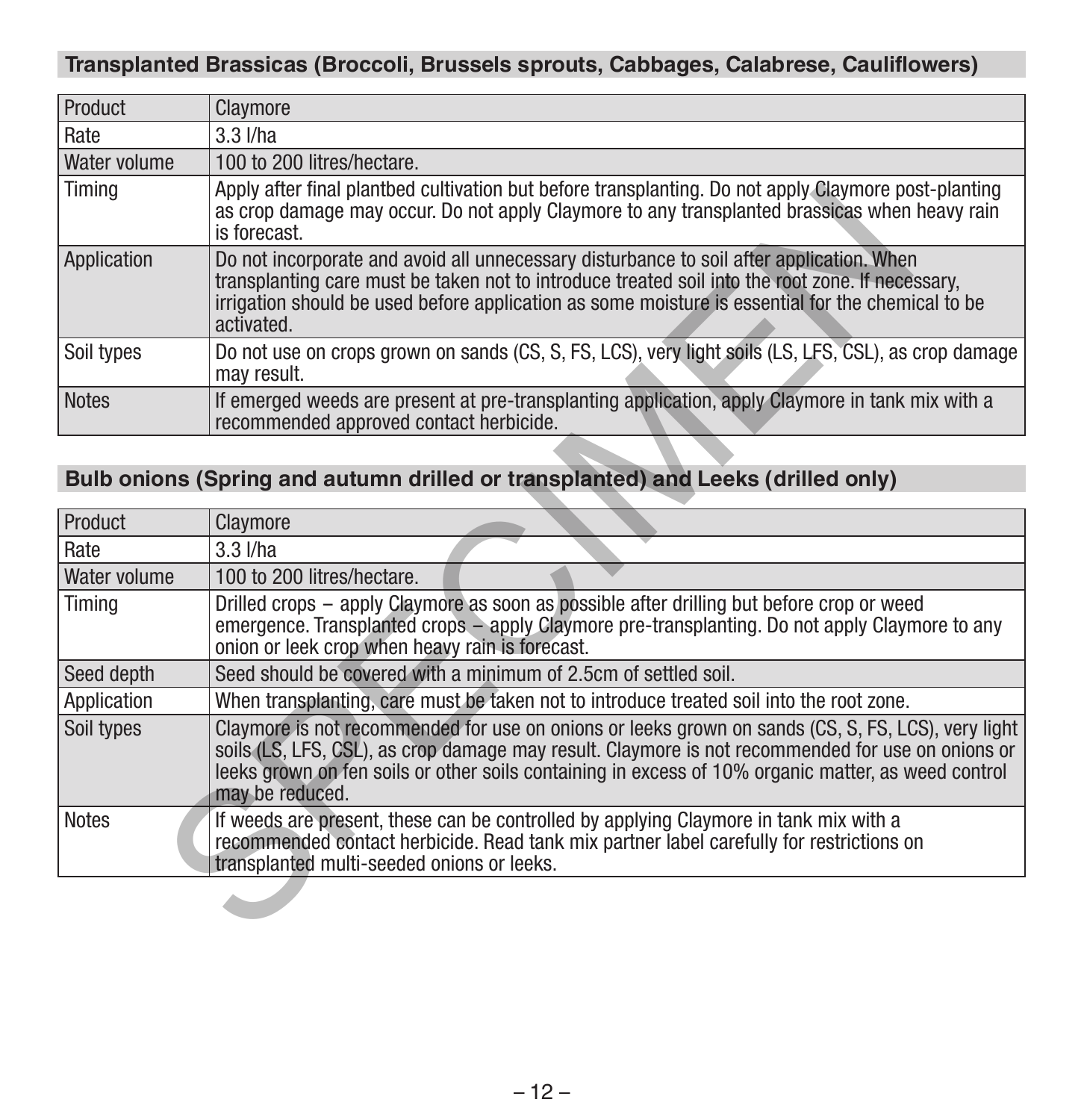# **Forage maize**

| Product             | Claymore                                                                                                                                                                                                                                                                                                                                                                                                                                                                 |
|---------------------|--------------------------------------------------------------------------------------------------------------------------------------------------------------------------------------------------------------------------------------------------------------------------------------------------------------------------------------------------------------------------------------------------------------------------------------------------------------------------|
| Rate                | $3.75$ $I/ha$                                                                                                                                                                                                                                                                                                                                                                                                                                                            |
| <b>Water volume</b> | 100 to 200 litres/hectare.                                                                                                                                                                                                                                                                                                                                                                                                                                               |
| Timing              | Pre-emergence to before 4th leaf of the crop.                                                                                                                                                                                                                                                                                                                                                                                                                            |
| Notes               | Do not use on Sweetcorn or Maize grown for seed. Seed must be covered by a minimum of 5cm of<br>settled soil. The use of Claymore may affect the full development of crown roots which function only<br>to anchor the plant. This has no effect on the yield of maize. If application is followed by a period of<br>dry conditions or in situations where very heavy populations occur, a sequence of Claymore and a<br>product applied post-emergence may be necessary. |

# **Strawberries (Maiden and Established crops)**

| Timing       | Pre-emergence to before 4th leaf of the crop.                                                                                                                                                                                                                                                                                                                                                                                                                                                                                                                                                                                                                                                                                                                                                                                                                                                                                                                                                                                                                                                                                                                                                                                                                                                                                                                                    |  |  |
|--------------|----------------------------------------------------------------------------------------------------------------------------------------------------------------------------------------------------------------------------------------------------------------------------------------------------------------------------------------------------------------------------------------------------------------------------------------------------------------------------------------------------------------------------------------------------------------------------------------------------------------------------------------------------------------------------------------------------------------------------------------------------------------------------------------------------------------------------------------------------------------------------------------------------------------------------------------------------------------------------------------------------------------------------------------------------------------------------------------------------------------------------------------------------------------------------------------------------------------------------------------------------------------------------------------------------------------------------------------------------------------------------------|--|--|
| <b>Notes</b> | Do not use on Sweetcorn or Maize grown for seed. Seed must be covered by a minimum of 5cm of<br>settled soil. The use of Claymore may affect the full development of crown roots which function only<br>to anchor the plant. This has no effect on the yield of maize. If application is followed by a period of<br>dry conditions or in situations where very heavy populations occur, a sequence of Claymore and a<br>product applied post-emergence may be necessary.                                                                                                                                                                                                                                                                                                                                                                                                                                                                                                                                                                                                                                                                                                                                                                                                                                                                                                         |  |  |
|              |                                                                                                                                                                                                                                                                                                                                                                                                                                                                                                                                                                                                                                                                                                                                                                                                                                                                                                                                                                                                                                                                                                                                                                                                                                                                                                                                                                                  |  |  |
|              | <b>Strawberries (Maiden and Established crops)</b>                                                                                                                                                                                                                                                                                                                                                                                                                                                                                                                                                                                                                                                                                                                                                                                                                                                                                                                                                                                                                                                                                                                                                                                                                                                                                                                               |  |  |
| Product      | Claymore                                                                                                                                                                                                                                                                                                                                                                                                                                                                                                                                                                                                                                                                                                                                                                                                                                                                                                                                                                                                                                                                                                                                                                                                                                                                                                                                                                         |  |  |
| Rate         | $3.3$ $I/ha$                                                                                                                                                                                                                                                                                                                                                                                                                                                                                                                                                                                                                                                                                                                                                                                                                                                                                                                                                                                                                                                                                                                                                                                                                                                                                                                                                                     |  |  |
| Water volume | 100 to 200 litres/hectare.                                                                                                                                                                                                                                                                                                                                                                                                                                                                                                                                                                                                                                                                                                                                                                                                                                                                                                                                                                                                                                                                                                                                                                                                                                                                                                                                                       |  |  |
| Timing       | <b>Maiden Beds</b><br>- runners should be planted so that roots are well covered.<br>- good consolidation of the plantbed is necessary for good weed control.<br>- Claymore should be applied to dormant newly planted runners in the autumn or early spring<br>immediately after planting and prior to weed emergence.<br>- if runners are likely to be slow in establishing due to stress conditions, such as drought, at the<br>time of planting, the application of Claymore should be delayed until plants have established and are<br>free of stress.<br>- application made after runners have started growing away may reduce the initial vigour of new<br>foliage but this will be rapidly outgrown.<br>- do not apply Claymore before October to beds newly planted with cold-stored runner or beds<br>newly planted in late summer.<br>- pre-planting application of Claymore is not recommended.<br><b>Established beds</b><br>- apply Claymore to weed free soil from autumn to early spring during the dormant period of the<br>crop.<br>- Claymore applied after the end of March or after the emergence of flower trusses in the spring<br>may affect crop yield, particularly if conditions adverse to vigorous plant growth follow application.<br>- do not apply Claymore during the flower initiation period (immediately post-harvest to mid-<br>September). |  |  |
| Notes        | Leaf growth of strawberries may be checked following applications of Claymore in the spring but,<br>in extensive experimentation, this has been shown not to affect yield. Do NOT use Claymore on<br>protected crops or crops grown in green houses.                                                                                                                                                                                                                                                                                                                                                                                                                                                                                                                                                                                                                                                                                                                                                                                                                                                                                                                                                                                                                                                                                                                             |  |  |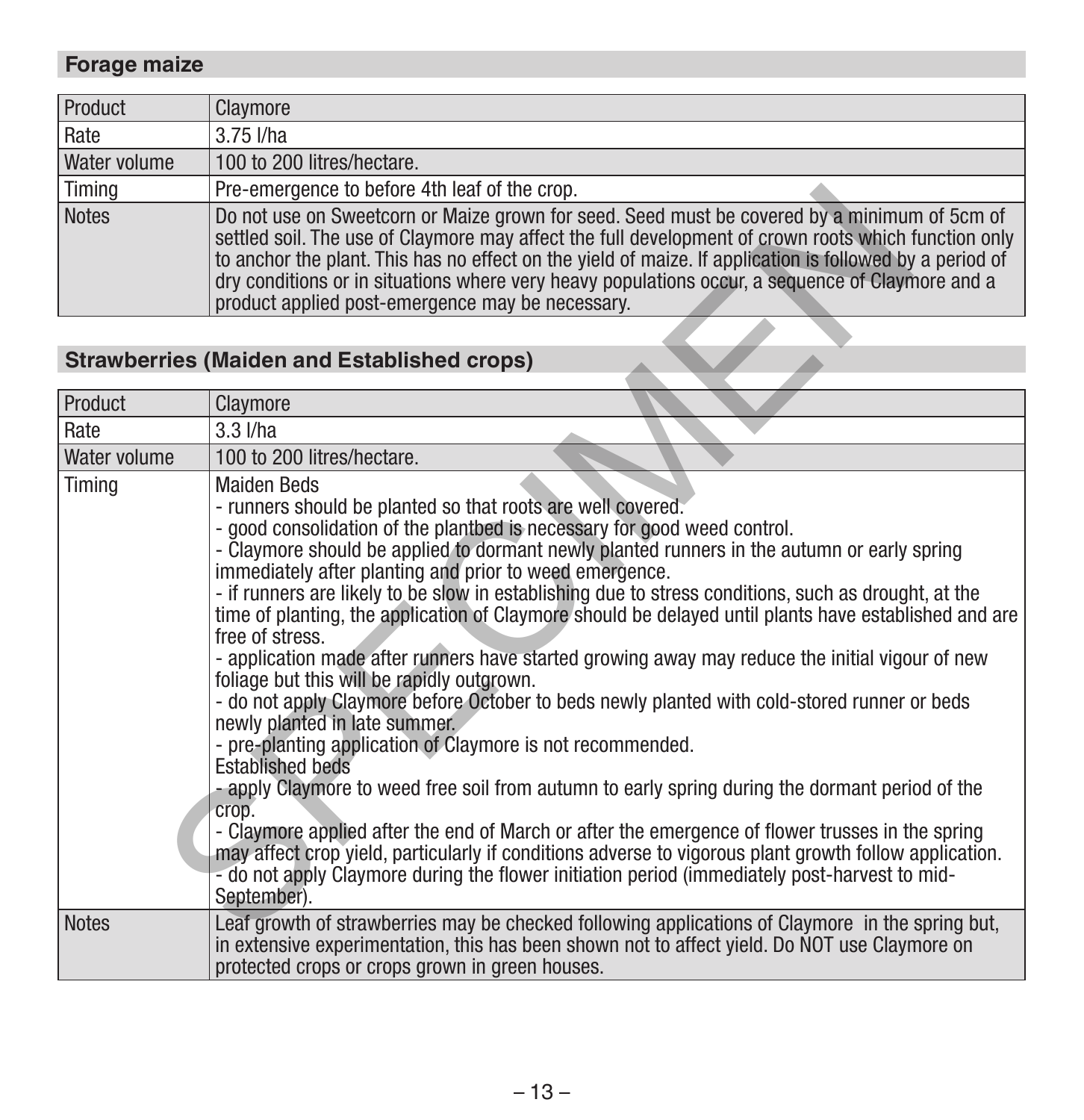# **Bush Fruit – Blackcurrants, Gooseberries**

| Product             | Claymore                                                                                                                                                                                                                                                      |
|---------------------|---------------------------------------------------------------------------------------------------------------------------------------------------------------------------------------------------------------------------------------------------------------|
| Rate                | $3.3$ $I/ha$                                                                                                                                                                                                                                                  |
| <b>Water volume</b> | 100 to 200 litres/hectare.                                                                                                                                                                                                                                    |
| Timing              | Apply Claymore after final cultivation to weed-free soil from autumn to early spring during the<br>dormant period of the crop before bud burst, either over the top or as a directed spray. Claymore is<br>not recommended for use in the season of planting. |
| Tank mixes          | If emerged weeds are present at application, Claymore may be applied as a directed spray in tank<br>mix with a recommended approved contact herbicide.                                                                                                        |

# **Cane Fruit – Raspberries, Loganberries, Tayberries, Blackberries**

| Timing            | Apply Claymore after final cultivation to weed-free soil from autumn to early spring during the<br>dormant period of the crop before bud burst, either over the top or as a directed spray. Claymore is<br>not recommended for use in the season of planting.                                                                                                                                                                                                                                                                                                                                                                                                                                                                            |  |
|-------------------|------------------------------------------------------------------------------------------------------------------------------------------------------------------------------------------------------------------------------------------------------------------------------------------------------------------------------------------------------------------------------------------------------------------------------------------------------------------------------------------------------------------------------------------------------------------------------------------------------------------------------------------------------------------------------------------------------------------------------------------|--|
| <b>Tank mixes</b> | If emerged weeds are present at application, Claymore may be applied as a directed spray in tank<br>mix with a recommended approved contact herbicide.                                                                                                                                                                                                                                                                                                                                                                                                                                                                                                                                                                                   |  |
|                   |                                                                                                                                                                                                                                                                                                                                                                                                                                                                                                                                                                                                                                                                                                                                          |  |
|                   | Cane Fruit - Raspberries, Loganberries, Tayberries, Blackberries                                                                                                                                                                                                                                                                                                                                                                                                                                                                                                                                                                                                                                                                         |  |
| Product           | Claymore                                                                                                                                                                                                                                                                                                                                                                                                                                                                                                                                                                                                                                                                                                                                 |  |
| Rate              | $3.3$ $I/ha$                                                                                                                                                                                                                                                                                                                                                                                                                                                                                                                                                                                                                                                                                                                             |  |
| Water volume      | 100 to 200 litres/hectare.                                                                                                                                                                                                                                                                                                                                                                                                                                                                                                                                                                                                                                                                                                               |  |
| Timing            | Apply Claymore after final cultivation to weed-free soil from autumn to early spring. Claymore is<br>not recommended for use after the end of March unless adequate soil moisture is present as some<br>soil moisture present is essential for the chemical to be activated. Do not apply to autumn fruiting<br>raspberries.<br>Newly planted crops:<br>- Claymore should be applied immediately after planting.<br>- a light ridging along the cane row before application is recommended to ensure roots are well<br>covered.<br>- Claymore should be applied well before the emergence of the new canes.<br>Established crops:<br>- Claymore should be applied as soon as the canes have been cut out and tied, but before bud burst. |  |
| <b>Tank mixes</b> | If emerged weeds are present at application, Claymore may be applied as a directed spray in tank<br>mix with a recommended approved contact herbicide.                                                                                                                                                                                                                                                                                                                                                                                                                                                                                                                                                                                   |  |
|                   |                                                                                                                                                                                                                                                                                                                                                                                                                                                                                                                                                                                                                                                                                                                                          |  |
|                   | Top Fruit - Apples, Cherries, Pears, Plums                                                                                                                                                                                                                                                                                                                                                                                                                                                                                                                                                                                                                                                                                               |  |
| Product           | Claymore                                                                                                                                                                                                                                                                                                                                                                                                                                                                                                                                                                                                                                                                                                                                 |  |
| Rate              | $3.3$ $I/ha$                                                                                                                                                                                                                                                                                                                                                                                                                                                                                                                                                                                                                                                                                                                             |  |
| Water volume      | 100 to 200 litres/hectare.                                                                                                                                                                                                                                                                                                                                                                                                                                                                                                                                                                                                                                                                                                               |  |
| Timina            | Apply Claymore to weed-free soil from autumn to early spring. Claymore is not recommended<br>for use after the end of March unless adequate soil moisture is present as some soil moisture is                                                                                                                                                                                                                                                                                                                                                                                                                                                                                                                                            |  |

# **Top Fruit – Apples, Cherries, Pears, Plums**

| Product             | <b>Claymore</b>                                                                                                                                                                                                                                                                                                |
|---------------------|----------------------------------------------------------------------------------------------------------------------------------------------------------------------------------------------------------------------------------------------------------------------------------------------------------------|
| Rate                | $3.3$ $I/ha$                                                                                                                                                                                                                                                                                                   |
| <b>Water volume</b> | 100 to 200 litres/hectare.                                                                                                                                                                                                                                                                                     |
| Timing              | Apply Claymore to weed-free soil from autumn to early spring. Claymore is not recommended<br>for use after the end of March unless adequate soil moisture is present as some soil moisture is<br>essential for the chemical to be activated. Claymore is not recommended for use in the season of<br>planting. |
| Tank mixes          | If emerged weeds are present at the time of application, Claymore should be applied in tank mix<br>with a recommended approved contact herbicide.                                                                                                                                                              |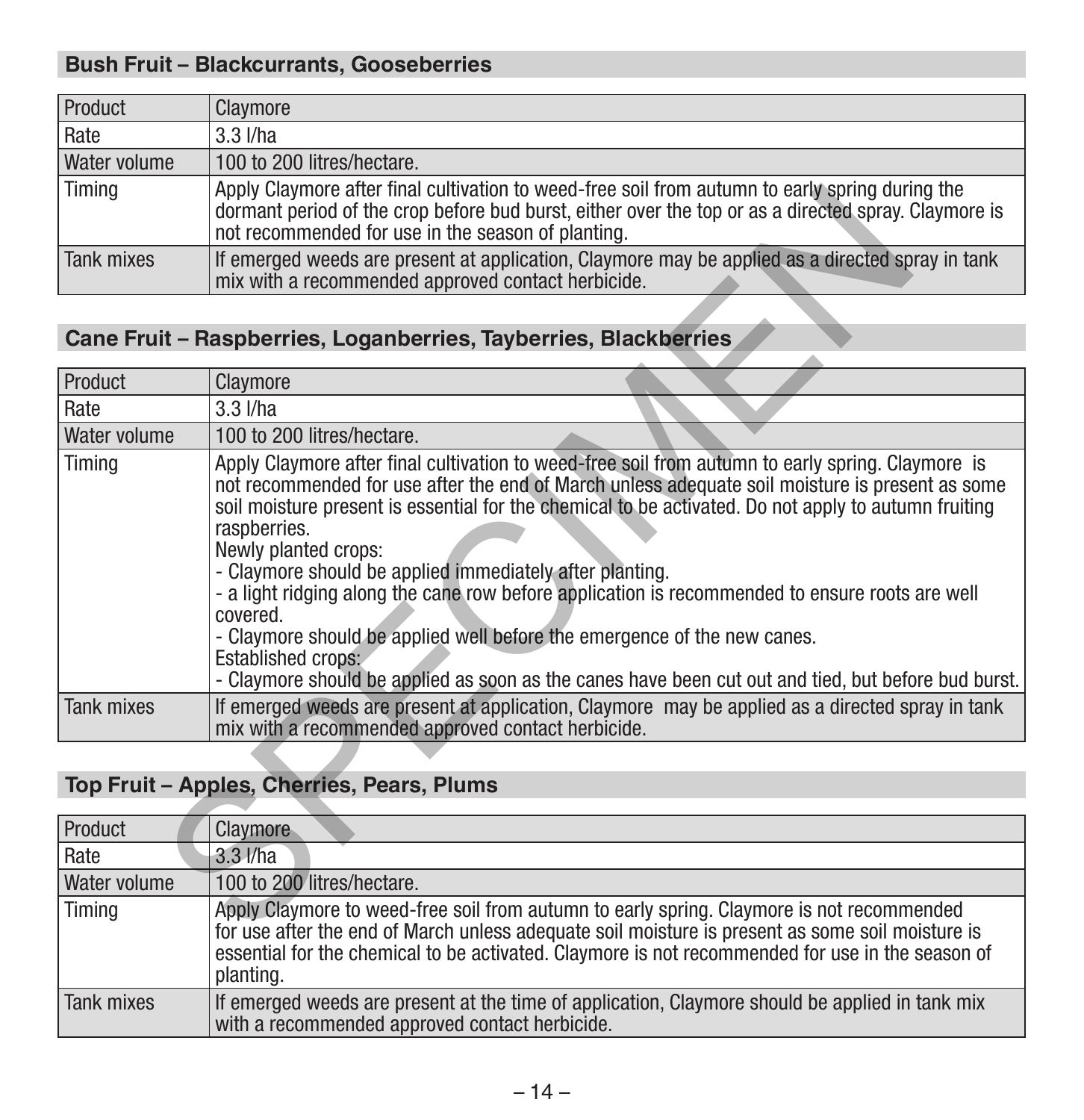# **Application**

Ensure good, even spray cover of the target using a FINE or MEDIUM quality spray, as defined by BCPC.

Apply Claymore in 100-200 l/ha. For potatoes apply Claymore in minimum 200 l/ha water.

When tank mixing with other products use a minimum water volume of 150-200 l/ha depending on the tank mix partner.

When using 100 l/ha include an 80 mesh inline boom filter.

# **Mixing**

Never prepare more spray solution than is required.

Half fill the tank with clean water and start the agitation. To ensure thorough mixing of the product, invert the container several times before opening. Add the required quantity of Claymore to the spray tank while re-circulating. Fill up the tank with water and continue agitation until spraying is completed. When tank mixes are to be used, take due note of any instructions given as to the order of mixing. more to the product of publishes apply Claymore in minimal compares in the space of the space of the space and the products use a minimum water volume of 150-200 l/ha dependent<br>after more products use a minimum water volum

Each product should be added separately to the spray tank and fully dispersed before the addition of any further product(s).

On emptying the container, rinse container thoroughly by using an integrated pressure rinsing device or manually rinsing three times. Add washings to sprayer at time of filling and dispose of container safely.

# **Tank Mixtures**

When tank-mixing ONLY APPLY within label conditions for each product.

### **Tank mixes for Winter cereals**

If tank mixing with mecoprop-P, follow stewardship guidelines for timing of applications and rates of use.

| <b>Two-way mixes</b>             | Atlantis WG                                                |
|----------------------------------|------------------------------------------------------------|
| (up to max of 3.3 I/ha Claymore) | Approved salt formulations of mecoprop-P (e.g. MAPP 18374) |

Omex Suspension Fertilisers:

Claymore may be applied pre-emergence of both crop and weeds in tank-mix with the Omex range of suspension fertilisers.

Add Claymore to the spray tank through the injection lance on the Omex equipment and continuous agitation should be maintained during mixing and until application is completed.

Apply in a minimum of 200 litres/hectare.

Do not soil incorporate.

For best weed control, an even coverage of the soil with the spray is essential.

# **Sequential treatments**

Claymore may be used in sequence with any other approved product. Leave a minimum interval of 24 hours unless longer is specified on the label.

Claymore may be applied in sequence with Avadex Excel 15G provided only one product is applied pre-emergence of the crop.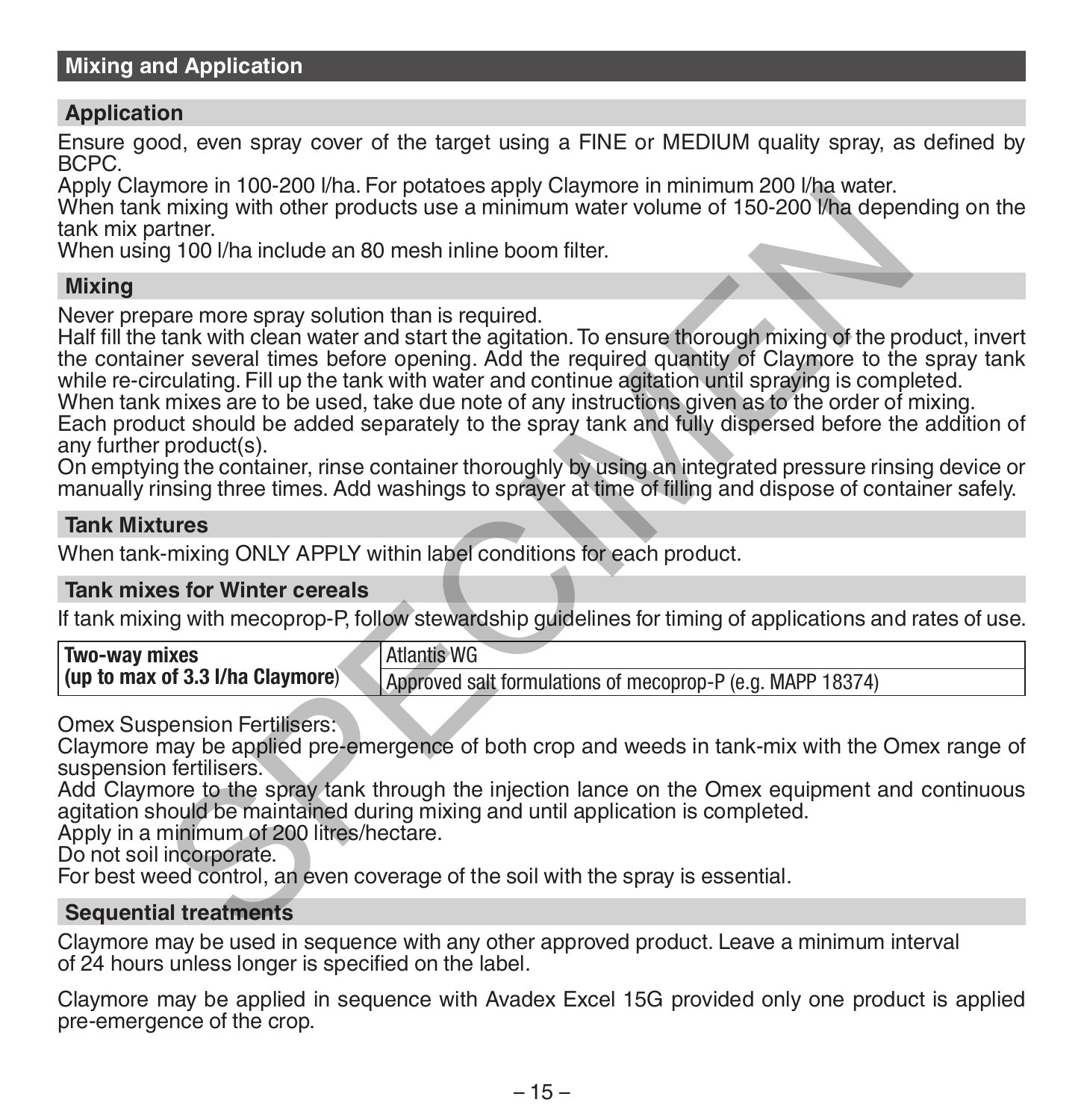# **Tank mixes for other crops**

| Potatoes | Metribuzin WG | l Do not exceed rates given in Weed               |
|----------|---------------|---------------------------------------------------|
|          |               | Control section for Claymore $+$<br>Metribuzin WG |

For up-to-date details of compatible tank-mixes, contact your supplier, local BASF representative or BASF Technical Services Hotline on 0845 6022553.

### **Sprayer cleaning**

# **Following Crops**

### **Following crops after normal harvest**

### **In the event of crop failure**

| BASF Technical Services Hotline on 0845 6022553.   |                                                                                                      | For up-to-date details of compatible tank-mixes, contact your supplier, local BASF representative or                                                                                                          |
|----------------------------------------------------|------------------------------------------------------------------------------------------------------|---------------------------------------------------------------------------------------------------------------------------------------------------------------------------------------------------------------|
| <b>Sprayer cleaning</b>                            |                                                                                                      |                                                                                                                                                                                                               |
| ensure that all traces of product are removed.     |                                                                                                      | After spraying, thoroughly clean and flush out application machinery with a minimum of three rinses, to                                                                                                       |
| <b>Following Crops</b>                             |                                                                                                      |                                                                                                                                                                                                               |
| Following crops after normal harvest               |                                                                                                      |                                                                                                                                                                                                               |
|                                                    | Before Rye grass is drilled after a very dry season, plough or cultivate to at least 15cm.           |                                                                                                                                                                                                               |
|                                                    | If spring crops are to be followed by crops other than cereals plough or cultivate to at least 15cm. |                                                                                                                                                                                                               |
| In the event of crop failure                       |                                                                                                      |                                                                                                                                                                                                               |
|                                                    | 15cm to ensure any residues are evenly dispersed throughout the soil.                                | In the event of crop failure the land must be ploughed or thoroughly cultivated to a minimum depth of                                                                                                         |
|                                                    |                                                                                                      | The minimum intervals (specified below) should elapse between application of Claymore and the                                                                                                                 |
| sowing of one of the following crops listed below. |                                                                                                      |                                                                                                                                                                                                               |
| <b>Application timing</b>                          | <b>Minimum interval</b>                                                                              | In the event of crop failure, the<br>following crops may be drilled:                                                                                                                                          |
| Autumn                                             | 5 months                                                                                             | Spring wheat, Spring barley, Spring<br>Field beans, Broad beans, Dwarf<br>beans, Brussels sprouts, Cabbage,<br>Calabrese, Carrots, Cauliflower,<br>Parsnips, Parsley, Peas, Potato,<br>Linseed, Maize, Turnip |
| Spring & early summer                              | 2 months                                                                                             | Spring Field beans, Broad beans,<br>Dwarf beans, Brussels sprouts,<br>Cabbage, Calabrese, Carrots,<br>Cauliflower, Parsnips, Parsley, Peas,<br>Linseed, Turnip                                                |
|                                                    | 5 months<br>12 months                                                                                | Any crop (with the exception of Red<br>Beet, Sugar Beet and Spinach) may be<br>planted or sown.                                                                                                               |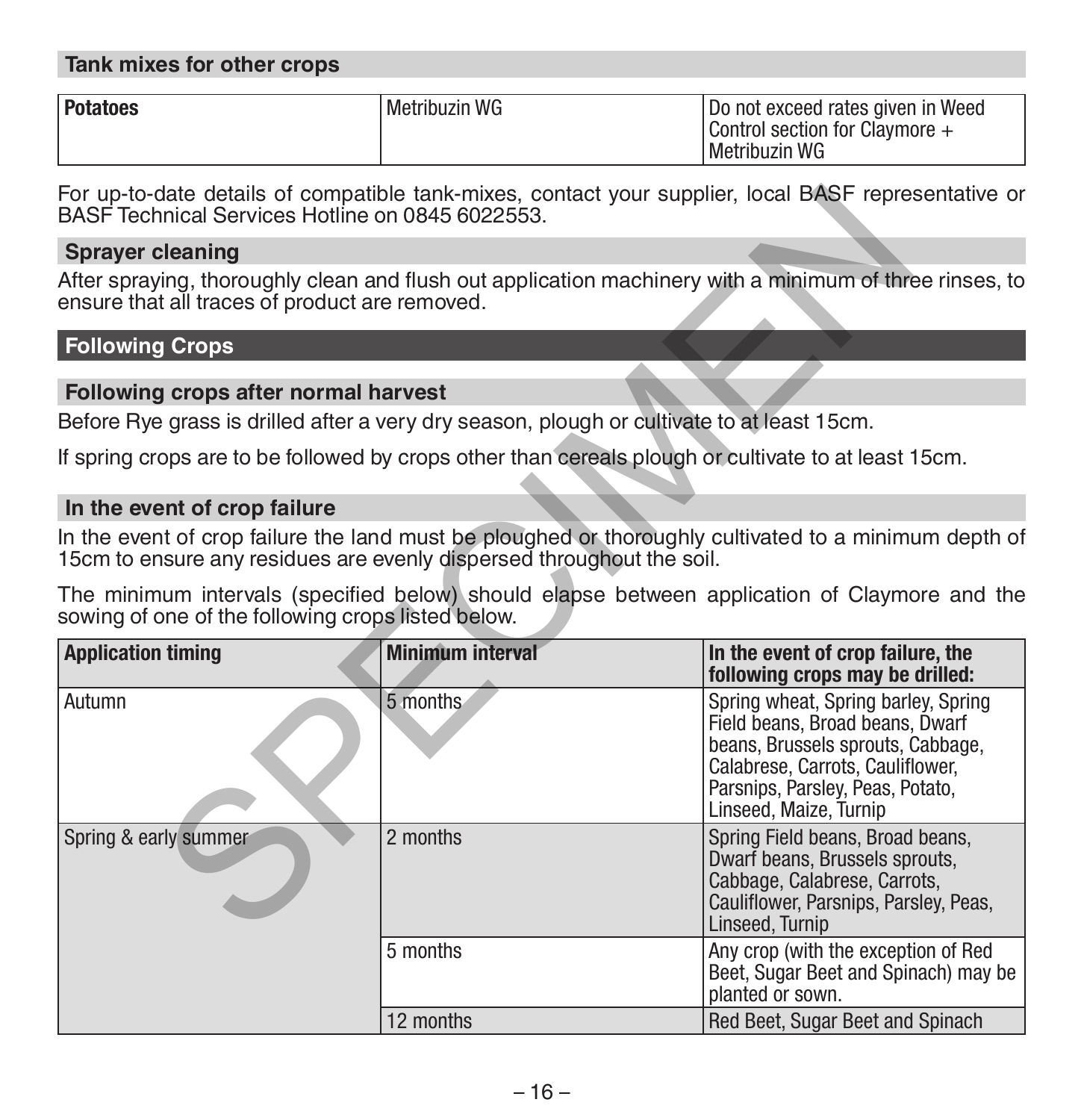### **Trade Mark Acknowledgments**

Claymore is a registered trademark of BASF. Lexus is a registered trademark of Dupont. Altlantis is a registered trademark of Bayer Cropscience Ltd.

### **The following does not form part of the authorised label text.**

With many products there is a general risk of resistance developing to the active ingredients. For this reason a change in activity cannot be ruled out. It is generally impossible to predict with certainty how resistance may develop because there are so many crop and use connected ways of influencing this. We therefore have to exclude liability for damage or loss attributable to any such resistance that may develop. To help minimise any loss in activity the BASF recommended rate should in all events be adhered to.

Numerous, particularly regional or regionally attributable, factors can influence the activity of the product. Examples include weather and soil conditions, crop plant varieties, crop rotation, treatment times, application amounts, admixture with other products, appearance of organisms resistant to active ingredients and spraying techniques. Under particular conditions a change in activity or damage to plants cannot be ruled out. The manufacturer or supplier is therefore unable to accept any liability in such circumstances. All goods supplied by us are of high grade and we believe them to be suitable, but as we cannot exercise control over their mixing or use or the weather conditions during and after application, which may affect the performance of the material, all conditions and warranties, statutory or otherwise, as to the quality or fitness for any purpose of our goods are excluded and no responsibility will be accepted by us for any damage or injury whatsoever arising from their storage, handling, application or use; but nothing should be deemed to exclude or restrict any liability upon us which cannot be excluded or restricted under the provisions of the Unfair Contract Terms Act 1977 or any similar applicable law. migrouss into thim part of the authorise tractics.<br>The products there is a general risk of resistance developing to the active ingredies<br>hange in activity cannot be ruled out. It is generally impossible to predict with com

# **Section 6 of the Health and Safety at Work Act**

### **Additional Product Safety Information**

The product label provides information on a specific pesticidal use of the product; do not use otherwise, unless you have assessed any potential hazard involved, the safety measures required and that the particular use has "off-label" approval or is otherwise permitted under the Plant Protection Products Regulations.

The information on this label is based on the best available information including data from test results.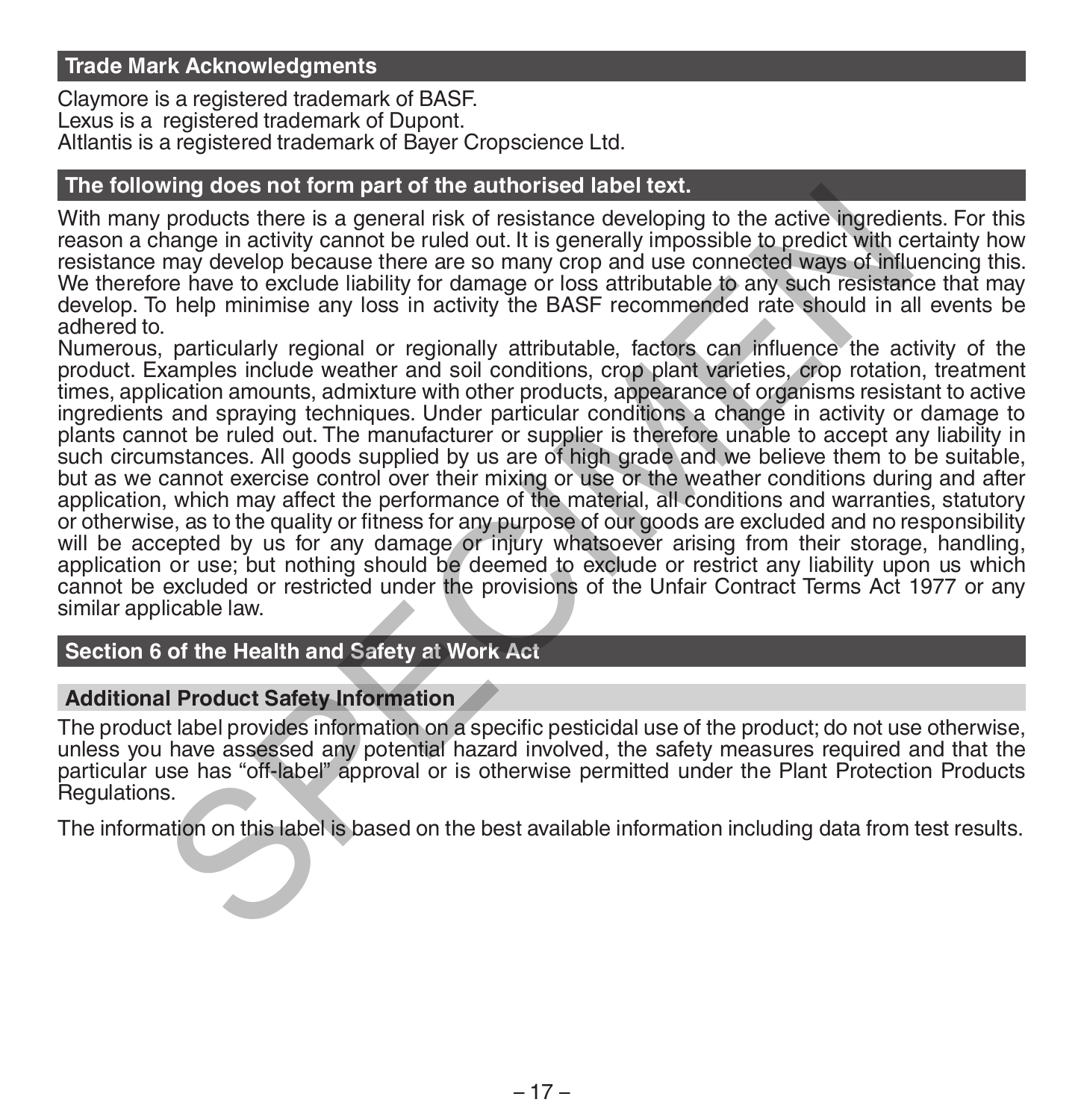# **Safety Data Sheet**

To access the Safety Data Sheet for this product scan the QR code or use the weblink below:



agricentre.basf.co.uk/Claymore/MSDS Alternatively, contact your supplier.